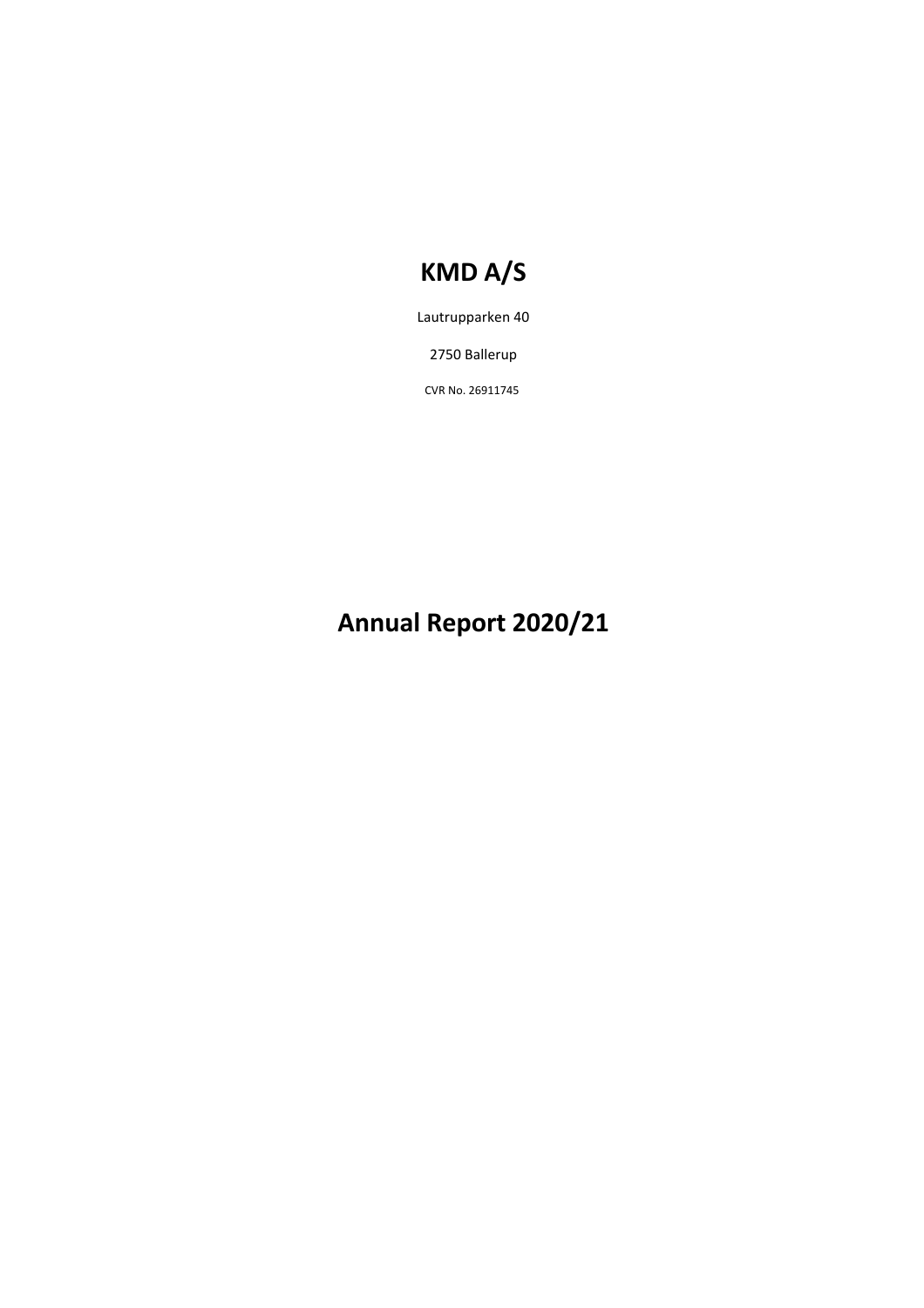### **Contents**

| Management's Statement           | 3              |
|----------------------------------|----------------|
| Independent Auditors' Report     | 4              |
| Company Information              | 6              |
| Management's Review              | $\overline{7}$ |
| Key Figures and Financial Ratios | 9              |
| Income Statement                 | 10             |
| <b>Balance Sheet</b>             | 11             |
| Statement of changes in Equity   | 13             |
| <b>Accounting Policies</b>       | 14             |
| Notes                            | 20             |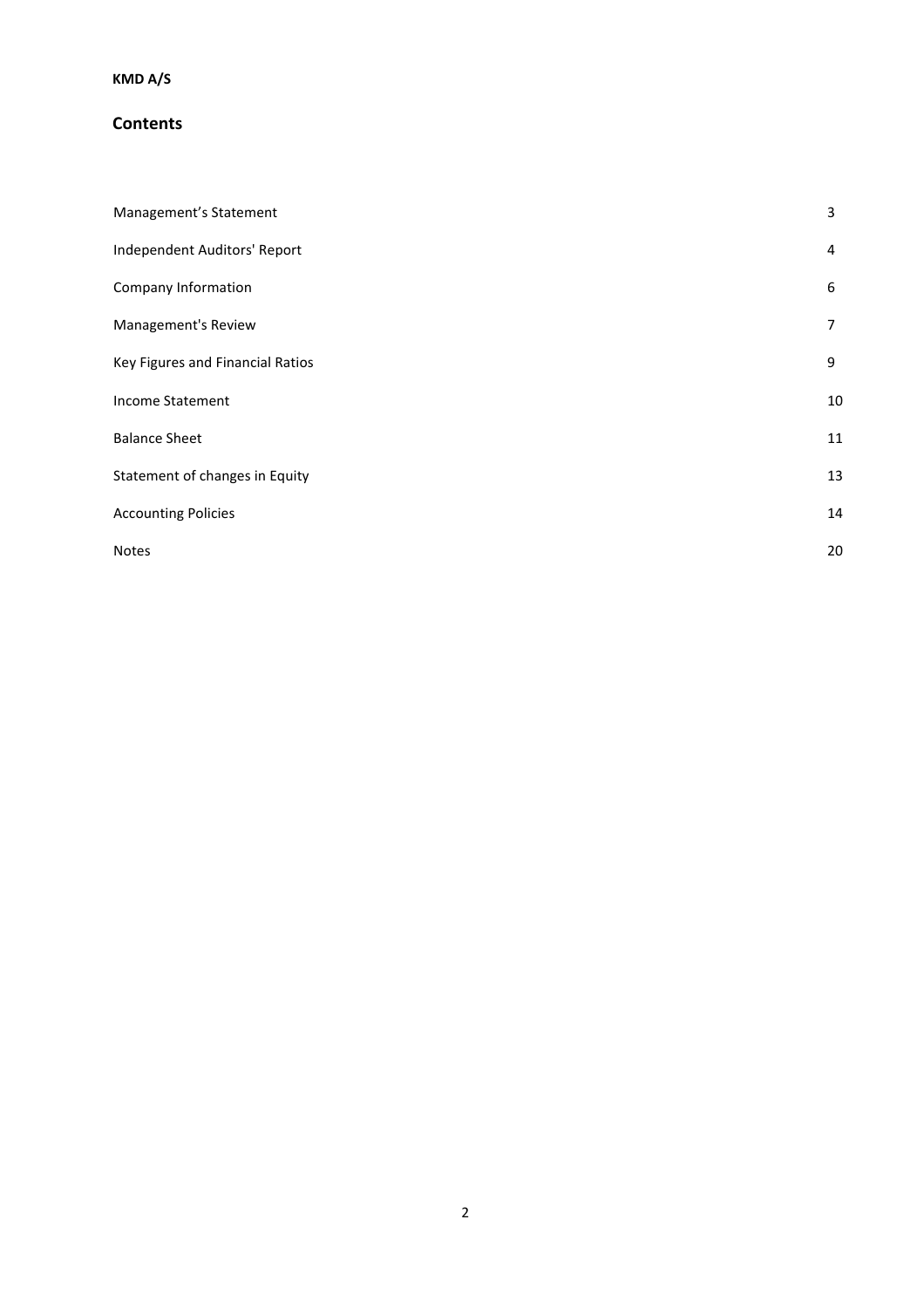### **Management's Statement**

Today, Management has considered and adopted the Annual Report of KMD A/S for the financial year 1 April 2020 - 31 March 2021.

The Annual Report is presented in accordance with the Danish Financial Statements Act.

In our opinion, the Financial Statements give a true and fair view of the assets, liabilities and financial position of the Company at 31 March 2021 and of the results of the Company's operations for the financial year 1 April 2020 - 31 March 2021.

In our opinion, the Management's Review includes a true and fair account of the matters addressed in the review.

We recommend that the Annual Report be adopted at the Annual General Meeting.

Ballerup,

**Executive Board**

| Per Erik Mikael Johansson<br>CEO      | Fumihiko Hisamitsu<br>Director           | Jannich Lund<br><b>CFO</b>      |
|---------------------------------------|------------------------------------------|---------------------------------|
| <b>Board of Directors</b>             |                                          |                                 |
| Masakazu Yamashina<br>Chair           | Jens Due Olsen<br>Deputy Chair           | Naoki Yoshida                   |
| Daichi Iwata                          | Tomonori Hira                            | Asako Aoyama                    |
| Henrik Harder Olsen<br>Employee Repr. | <b>Thomas Bisballe</b><br>Employee Repr. | Kim Skovgaard<br>Employee Repr. |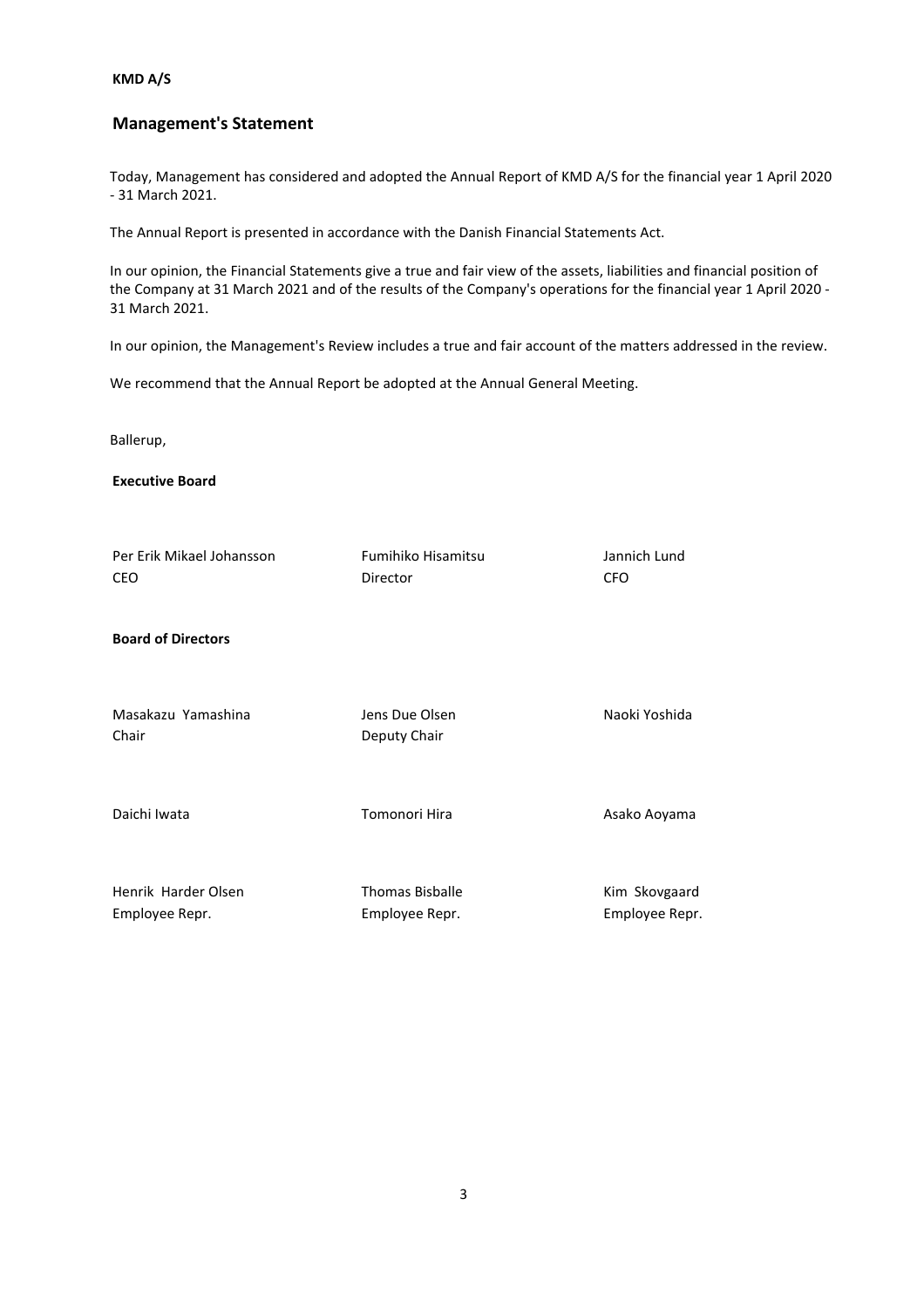### **Independent Auditors' Report**

#### **To the shareholders of KMD A/S**

#### **Opinion**

We have audited the financial statements of KMD A/S for the financial year 1 April 2020 - 31 March 2021, which comprise an income statement, balance sheet, statement of changes in equity and notes including accounting policies. The financial statements are prepared in accordance with the Danish Financial Statements Act.

In our opinion, the financial statements give a true and fair view of the Company's financial position at 31 March 2021 and of the results of its operations for the financial year 1 April 2020 - 31 March 2021 in accordance with the Danish Financial Statements Act.

#### **Basis of opinion**

We conducted our audit in accordance with International Standards on Auditing (ISAs) and additional requirements applicable in Denmark. Our responsibility under those standards and requirements are further described in our auditors' report under "Auditors' responsibility for the audit of the financial statements". As required by the International Ethics Standards Board for Accountants' Code of Ethics for Professional Accountants (IESBA Code) and additional requirements applicable in Denmark, we are independent of the Company, and we have fulfilled our other ethical responsibilities in accordance with these requirements. We believe that the audit evidence we have obtained is sufficient and appropriate to provide a basis for our opinion.

#### **Management's responsibility for the financial statements**

Management is responsible for the preparation of financial statements that give a true and fair view in accordance with the Danish Financial Statements Act and for such internal control as Management considers necessary to enable the preparation of financial statements that are free from material misstatement, whether due to fraud or error.

In preparing the financial statements, Management is responsible for assessing the Company's ability to continue as a going concern; disclosing, as applicable, matters related to going concern; and using the going concern basis of accounting in preparing the financial statements unless Management either intends to either liquidate the Company or suspend operations, or has no realistic alternative but to do so.

#### **The auditor's responsibility for the audit of the financial statements**

Our responsibility is to obtain reasonable assurance as to whether the financial statements are free from material misstatement, whether due to fraud or error, and to issue an auditors' report that includes our opinion. Reasonable assurance is a high level of assurance, but is no guarantee that an audit conducted in accordance with ISAs and additional requirements applicable in Denmark will always detect material misstatements. Misstatements can arise from fraud or error and can be considered material if it would be reasonable to expect that these - either individually or collectively - could influence the economic decisions taken by the users of financial statements on the basis of these financial statements.

As part of an audit conducted in accordance with ISAs and additional requirements applicable in Denmark, we exercise professional judgement and maintain an attitude of professional skepticism throughout the audit. We also:

- \* Identify and assess the risk of material misstatements in the financial statements, whether due to fraud or error, design and perform audit procedures responsive to those risks and obtain audit evidence that is sufficient and appropriate to provide a basis for our opinion. The risk of not detecting a material misstatement resulting from fraud is higher than for a material misstatement resulting from error, as fraud may involve collusion, forgery, intentional omissions, misrepresentations or override of internal control.
- Obtain an understanding of internal control relevant to the audit in order to design audit procedures that are appropriate in the circumstances, but not for the purpose of expressing an opinion on the effectiveness of the Company's internal control.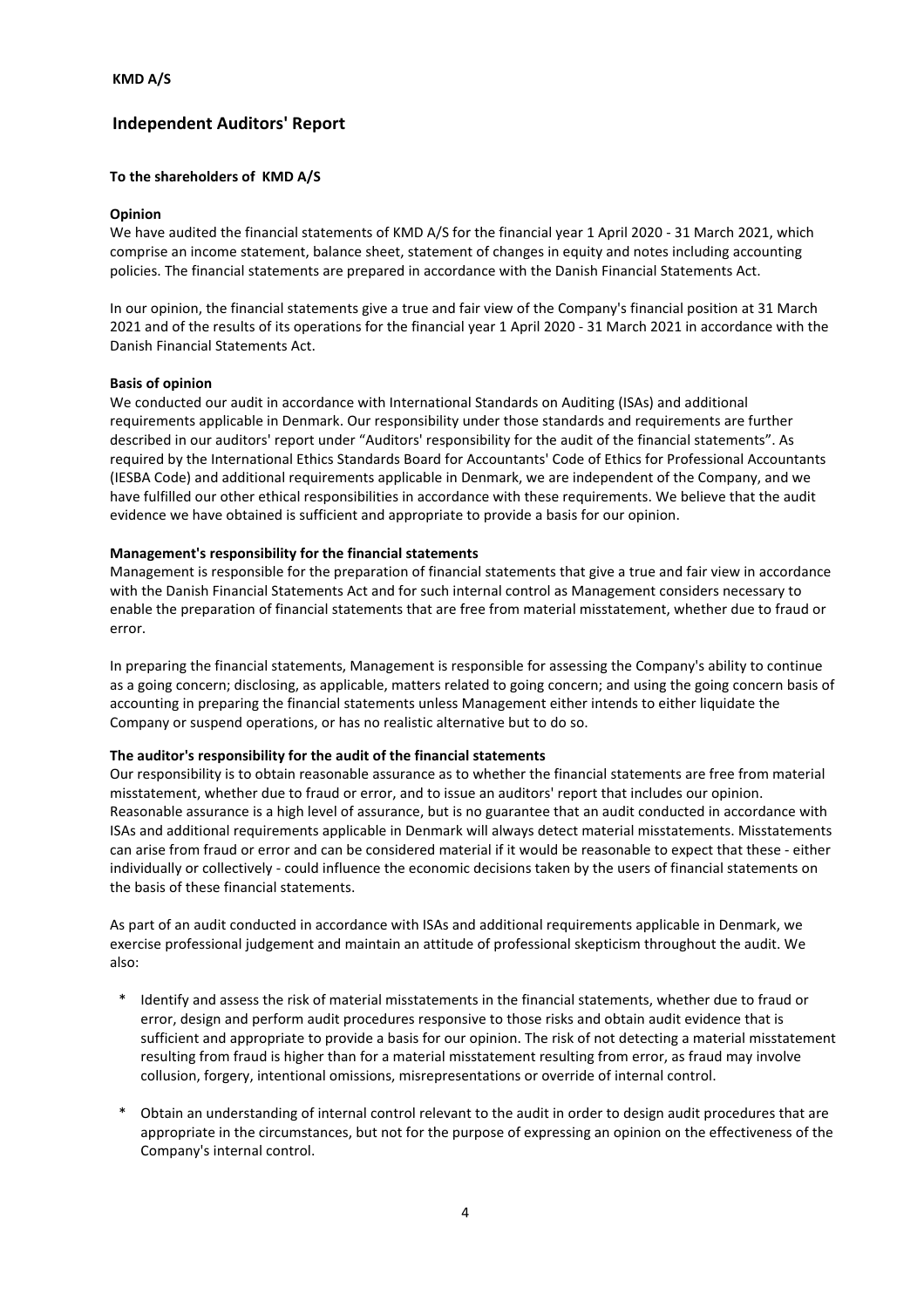### **Independent Auditors' Report**

- \* Evaluate whether the accounting policies used are appropriate and whether the accounting estimates and the related disclosures made by Management are reasonable.
- \* Conclude on whether Management's use of the going concern basis of accounting in preparing the financial statements is appropriate and, based on the audit evidence obtained, conclude on whether a material uncertainty exists relating to events or conditions, which could cast significant doubt on the Company's ability to continue as a going concern. If we conclude that a material uncertainty exists, we are required to draw attention in our auditors' report to the related disclosures in the financial statements or, if such disclosures are inadequate, to modify our opinion. Our conclusions are based on the audit evidence obtained up to the date of our auditors' report. However, future events or conditions may imply that the Company can no longer remain a going concern.
- Evaluate the overall presentation, structure and contents of the financial statements, including note disclosures, and whether the financial statements reflect the underlying transactions and events in a manner that gives a true and fair view.

We communicate with those charged with governance regarding, among other matters, the planned scope and timing of the audit and significant audit findings, including any significant deficiencies in internal control which we identify during our audit.

#### **Statement on Management's Review**

Management is responsible for the Management's review.

Our opinion on the financial statements does not cover the Management's review, and we do not express any form of opinion providing assurance regarding the Management's review.

Our responsibility in connection with our audit of the financial statements is to read the Management's review and, in doing so, consider whether the Management's review is materially inconsistent with the financial statements or with the knowledge we have gained during the audit, or otherwise appears to be materially misstated.

Moreover, it is our responsibility to consider whether the Management's review meets the disclosure requirements in the Danish Financial Statements Act.

Based on our procedures, we are of the opinion that the Management's review is in accordance with the financial statements and has been prepared in accordance with the requirements in the Danish Financial Statements Act. In our opinion, the Management's review is not materially misstated.

Copenhagen,

**KPMG Statsautoriseret Revisionspartnerskab** CVR-no. 25578198

David Olafsson Kenn Wolff Hansen mne19737 mne30154

State Authorised Public Accountant State Authorised Public Accountant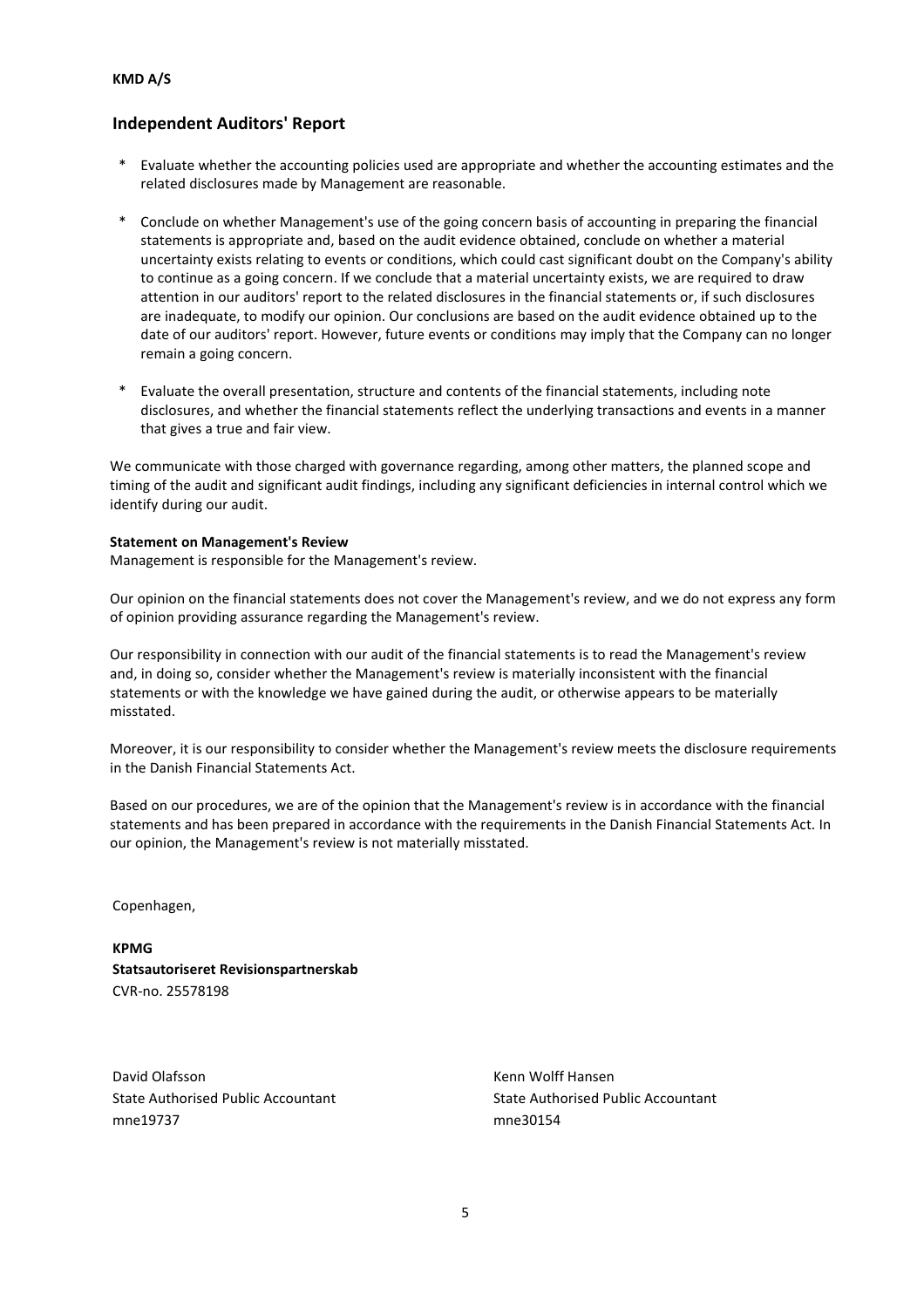# **Company details**

| Company                   | KMD A/S                        |
|---------------------------|--------------------------------|
|                           | Lautrupparken 40               |
|                           | 2750 Ballerup                  |
| CVR No.                   | 26911745                       |
| Registered office         | Ballerup                       |
| <b>Board of Directors</b> | Masakazu Yamashina             |
|                           | Jens Due Olsen                 |
|                           | Naoki Yoshida                  |
|                           | Daichi Iwata                   |
|                           | Tomonori Hira                  |
|                           | Asako Aoyama                   |
|                           | Henrik Harder Olsen            |
|                           | <b>Thomas Bisballe</b>         |
|                           | Kim Skovgaard                  |
| <b>Executive Board</b>    | Per Erik Mikael Johansson, CEO |
|                           | Fumihiko Hisamitsu, Director   |
|                           | Jannich Lund, CFO              |
|                           |                                |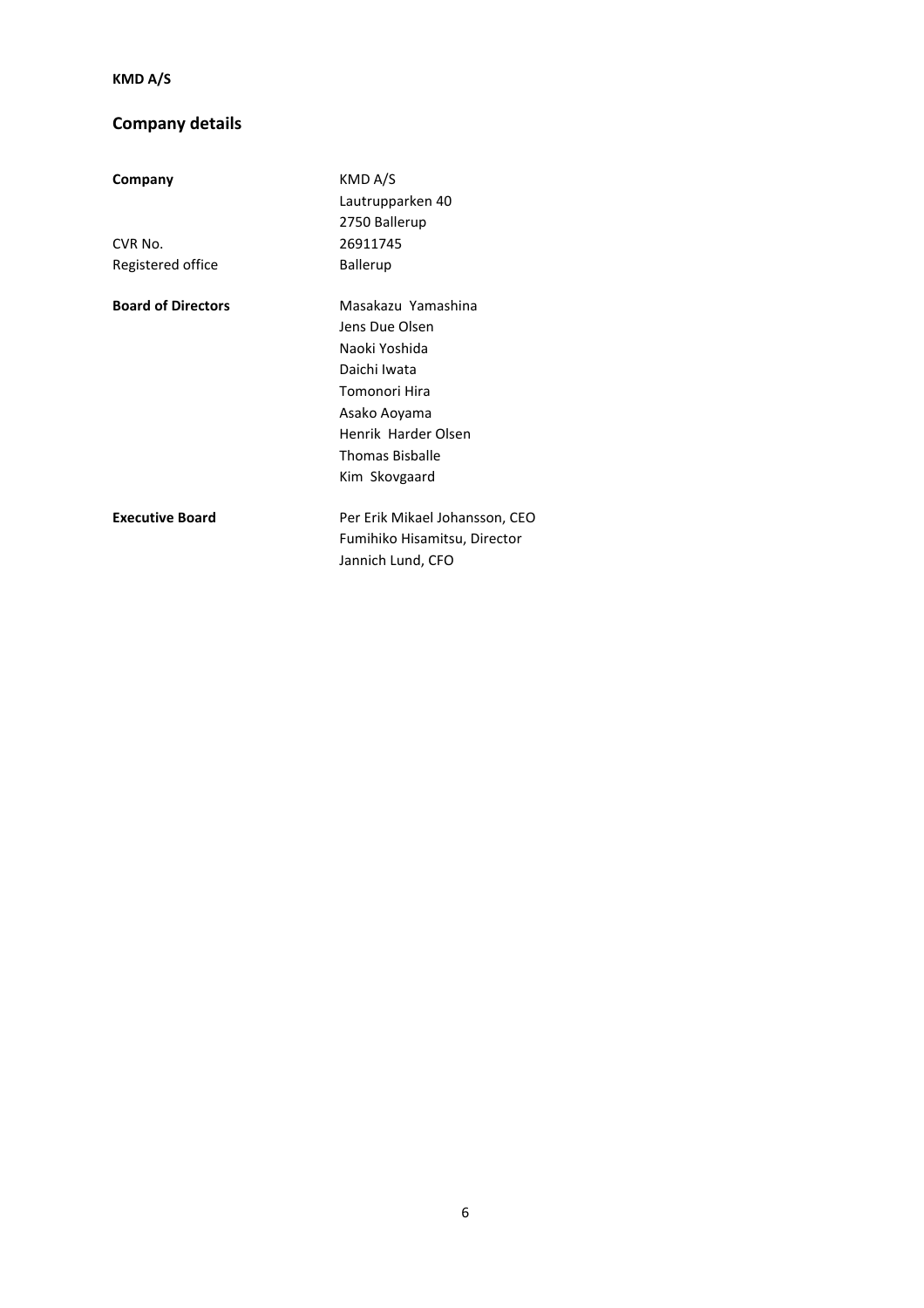### **Management's Review**

#### **Welcome to KMD**

KMD is one of Denmark's largest IT and software companies, with locations in Copenhagen, Aarhus, Odense and Aalborg. The KMD Group also comprises subsidiaries in Norway, Sweden, Finland and Poland.

#### **Development in activities and financial matters**

The Company's Income Statement of the financial year 1 April 2020 - 31 March 2021 shows a result of TDKK 2.893 and the Balance Sheet at 31 March 2021 a balance sheet total of TDKK 3.986.888 and an equity of TDKK 1.593.949.

The company has recognised the following special items during the fiscal year:

Reorganization and structural adjustments:

Expenses relating to reorganization and structural adjustements primarily concern redundancy costs to employees amounting to MDKK 18.1m (2019/20 : DKK 34.7m).

#### Impairment of intangible assets

Impairment of intangible assets covers impairment of completed development projects amounting to MDKK 177.6 (2019/20 DKK 0m).

#### Transformation programs

Expenses relating to transformation programs primarily concern expenses associated with changing the business setup, including server, mainframime operation amounts to DKK 18.7m (2019/20: DKK 138.7m).

#### **Other**

Other expenses of a special nature, including acquisition-related expenses and special compensation payments to customers as well as transaction ocost in realtion to the NEC takeover amounts to DKK 57.4m (2019/20 DKK 106.3m).

The effect of COVID-19 is limited on the Company due to the nature of activity. Management also assessed that there is no effect on the valuation of the long-term investments in group entreprises due to the unusual circumstances.

**Net profit/loss for the year compared with expected developments in the most recently published annual report** Due to uncertenties related to Covid-19 the Annual report for 2019/20 did not contain detailed expectations for KMD A/S for 2020/21. Revenue is considered to have met the outlook and the operating profit is lower than expected compared to 2019/20 mainly due to the impact of an impairment of development projects amounting to MDKK 177.6.

#### Business risks

As most other IT companies, KMD is exposed to a number of business risks relating to market developments, shifts in customer demand, technological changes, employee recruitment, project execution, etc.

Work to identify risks, consolidate the overview and ensure that relevant measures are initiated is an integral part of managing the business. KMD's enterprise risk management processes are executed within the frameworks defined by the Board of Directors. A significant part of KMD's business is delivered in the form of customer projects, with performance terms outlined in the relevant contracts.

#### **Expectations for the future**

The company expects revenue to be at the same level for the coming year and at the same time it expects its operating profit to develop positively.

#### **Research and development activities**

Our main strategic focus area continues to be product development, sale and support of software. We continued our investments in our products throughout the year.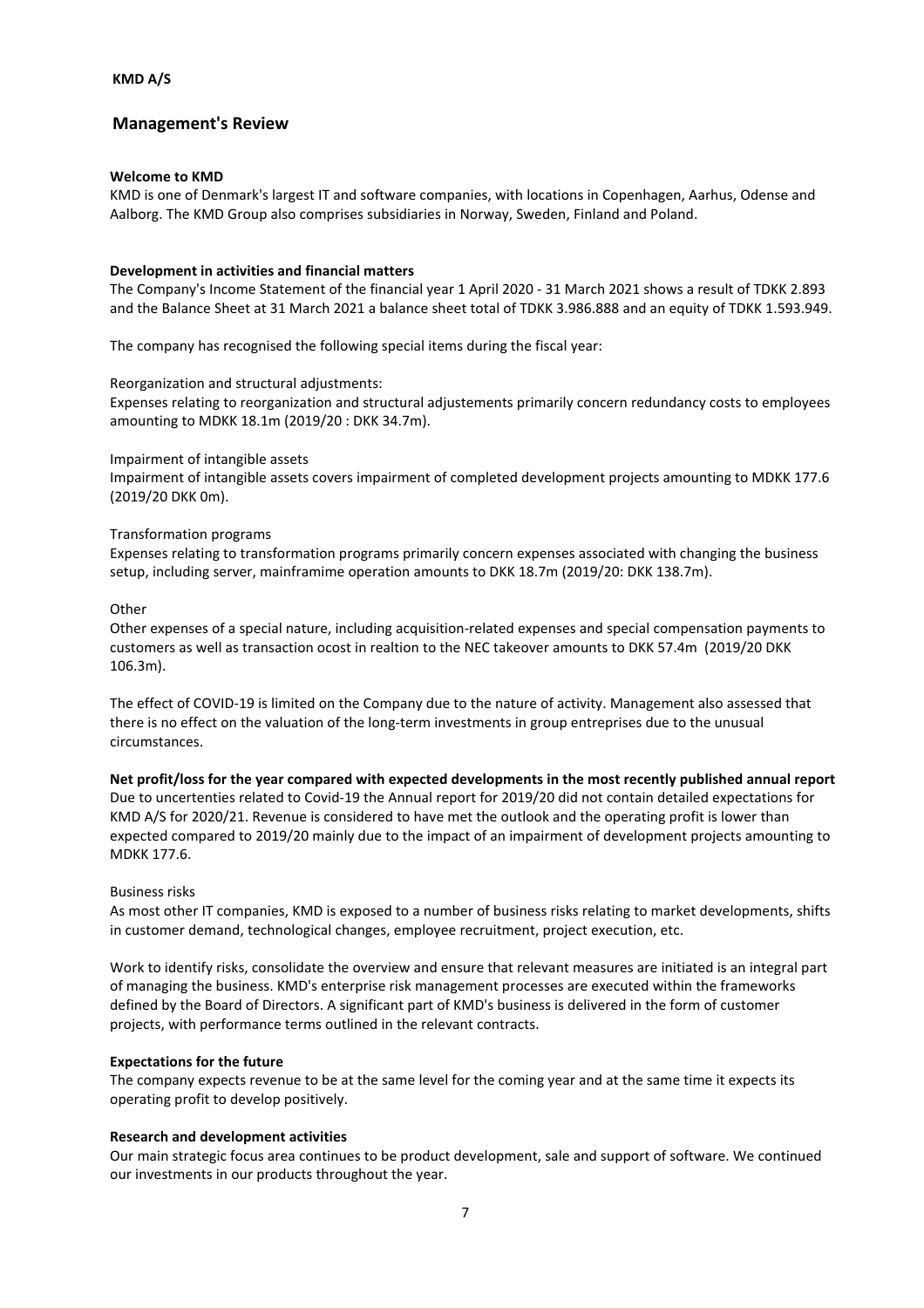### **Management's Review**

#### **Environment and climate**

The company has implemented polices and procedures to ensure compliance and progress in respect of environment and climate. The company target is zero CO2-emissions from our business by 2030.

#### www.kmd.net/sustainabilityreport2020

#### **Knowledge resources**

In recent years, technological development have been taking place extremely rapidly, and customers expect innovative solutions deploying the latest technology. This creates a need for KMD to develop the competencies of its employees and managers. KMD is addressing this challenge in part through our transparent career model for upskilling and retaining capable employees to undertake the various development tasks.

#### **Subsequent events**

After the end of the financial year, no events have occurred which may change the financial position of the entity substantially.

**Statement regarding corporate social responsibility - cf. Sections 99a of the Danish Financial Statements Act** KMD is working with multiple activities in the CSR field. A statement regarding corporate social responsibility and targets for the underrepresented gender on the Board of Directors for KMD A/S, cf. Sections 99a of the Danish Financial Statements Act, can be found on KMD's website:

#### www.kmd.net/sustainabilityreport2020

#### **Women at KMD - cf. Section 99b of the Danish Financial Statements Act**

At KMD, we believe that human diversity is a strength which provides us with different perspectives, ideas and skills, allowing us to develop the company in a positive direction. KMD presents many female leaders as role models. The proportion of women at KMD is currently 34 %, which is three point higher than 2019/20. By comparison, women make up 24 % of the industry as a whole. Compared with the business community in general and the IT industry in particular, women are relatively well-represented at KMD's top management level.

In management, there were 33 % women by the end of the fiscal year, which is 3 % lower than previous year.

In 2020/21, women made up 29 % of all managers status, an increase of 5% compared to 2019/20.

KMD has set a goal for the share of female Board members to be 33% by end-2021. An female Board member was elected to the Board in April 2021. KMD anticipates reaching our target on underrepresented gender with two out of six female Board members, in the coming years. This target is maintained from 2020/21 until end of Financial Year 2023/24.

To strengthen workplace diversity, we consult with our employees, and together with our managers they are invited to propose improvements. In 2019/20, a diversity task force was established, with the intent of assessing ongoing diversity initiatives and proposing new initiatives, policies and targets to promote greater diversity. KMD is committed to implementing targets every year, prioritizing, though not exclusively focusing on fair and representative gender demographics. In that way, the gender distribution must constantly improve.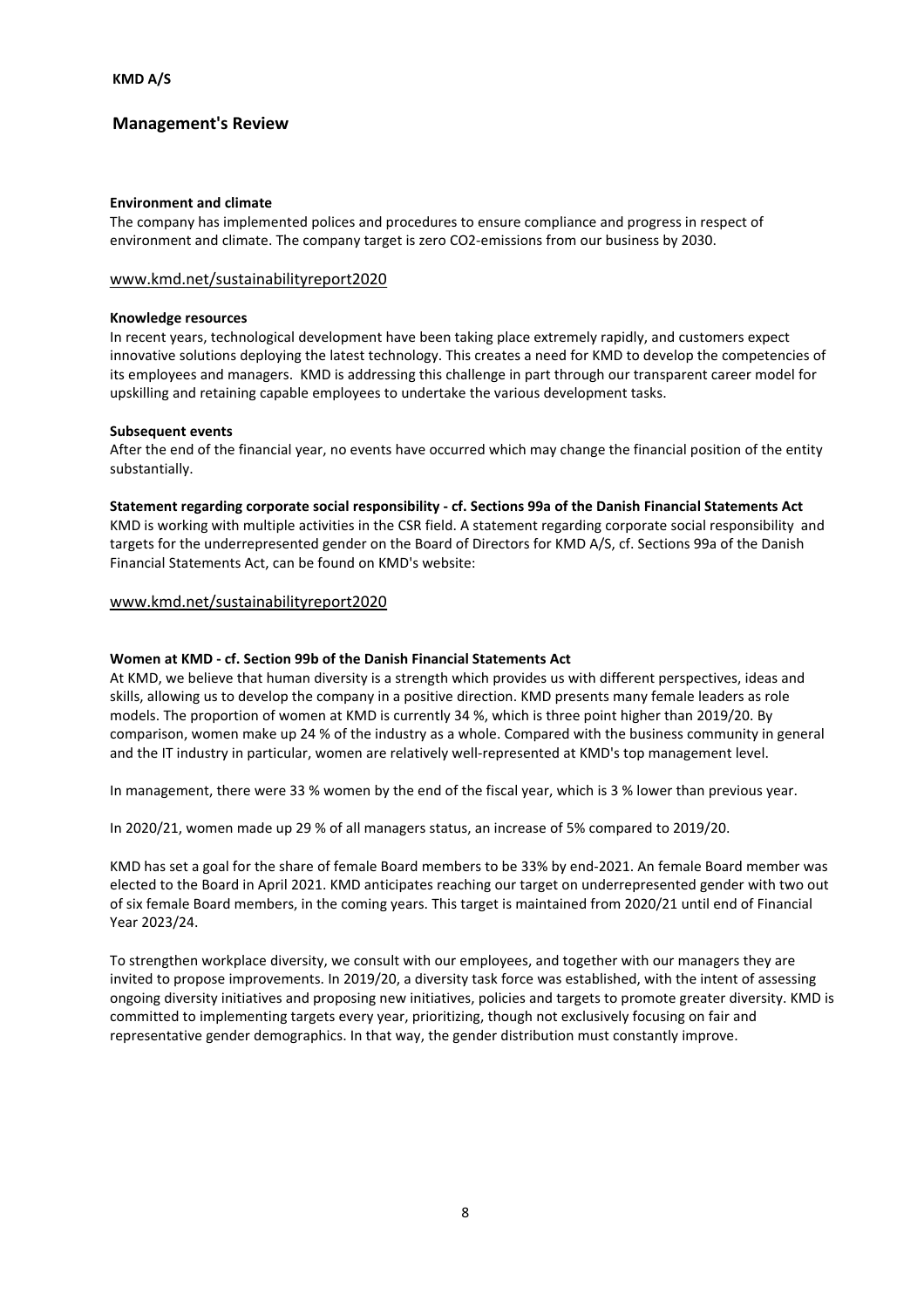# **Key Figures and Financial Ratios**

The development in the Company's key figures and financial ratios can be described as follows:

|                                    | 2020/21   | 2019/20   | 2018/19    | 2017       | 2016      |
|------------------------------------|-----------|-----------|------------|------------|-----------|
| Revenue                            | 4.298.560 | 4.834.075 | 6.003.808  | 5.192.299  | 5.073.800 |
|                                    |           |           |            |            |           |
| Operating profit/loss              | 13.400    | 251.654   | $-196.464$ | 289.802    | 340.800   |
| Profit/loss for the year           | 2.893     | 173.758   | $-238.595$ | $-177.523$ | 244.400   |
| Investment in tangible assets      | 21.278    | 22.167    | 17.988     | 17.970     | 37.852    |
| Total equity                       | 1.593.949 | 1.591.056 | 1.417.297  | 942.375    | 1.164.600 |
| Total assets                       | 3.986.888 | 4.248.669 | 3.650.385  | 3.617.705  | 3.706.100 |
| Profit margin (%)                  | 0         | 5         | -4         | -3         | 7         |
| Solvency ratio (%)                 | 41        | 37        | 39         | 26         | 31        |
| Avg. number of full-time employees | 1.751     | 1.893     | 2.096      | 2.583      | 2.920     |

For definitions of key ratios, see Accounting Policies.

The fiscal year 2018/19 includes 15 months due to the change of fiscal period.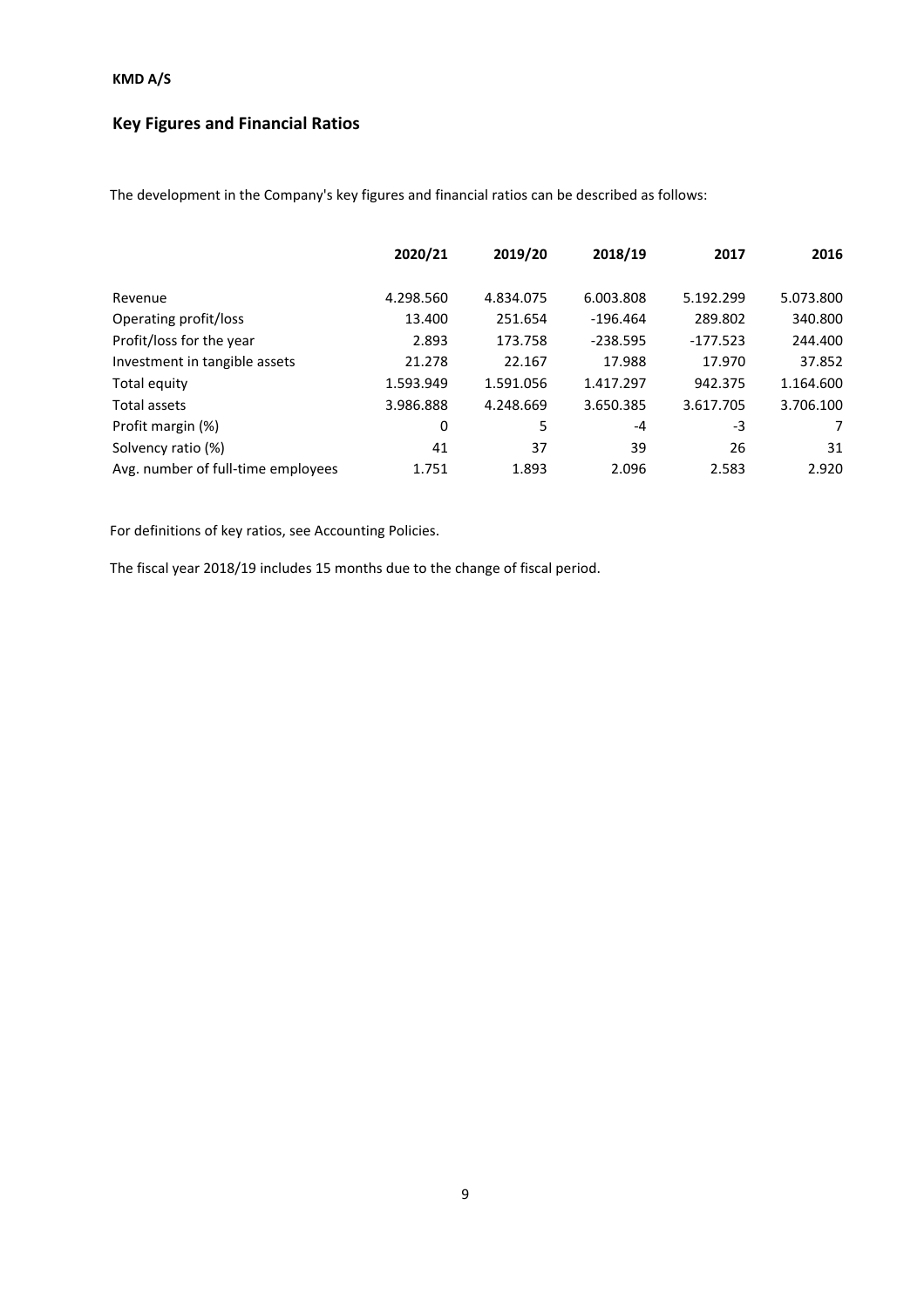### **Income Statement**

|                                                   | <b>Note</b>    | 2020/21<br><b>DKK'000</b> | 2019/20<br><b>DKK'000</b> |
|---------------------------------------------------|----------------|---------------------------|---------------------------|
| Revenue                                           | $\mathbf{1}$   | 4.298.560                 | 4.834.075                 |
| Other operating income                            |                | 750                       | 814                       |
| Other external expenses                           |                | $-2.498.710$              | $-2.878.706$              |
| Staff expenses                                    | $\overline{2}$ | $-1.371.467$              | $-1.473.559$              |
| Depreciation, amortisation expense and impairment |                |                           |                           |
| losses                                            |                | $-415.733$                | $-230.970$                |
| Profit from ordinary operating activities         |                | 13.400                    | 251.654                   |
| Income from investments in group enterprises      |                | 11.230                    | 11.318                    |
| Financial income                                  | 3              | 9.663                     | 18.807                    |
| Financial expenses                                | 4              | $-26.942$                 | $-52.498$                 |
| <b>Profit before tax</b>                          |                | 7.351                     | 229.281                   |
| Tax expense                                       | 5              | $-4.458$                  | $-55.523$                 |
| <b>Profit</b>                                     |                | 2.893                     | 173.758                   |

**Proposed distribution of results** 6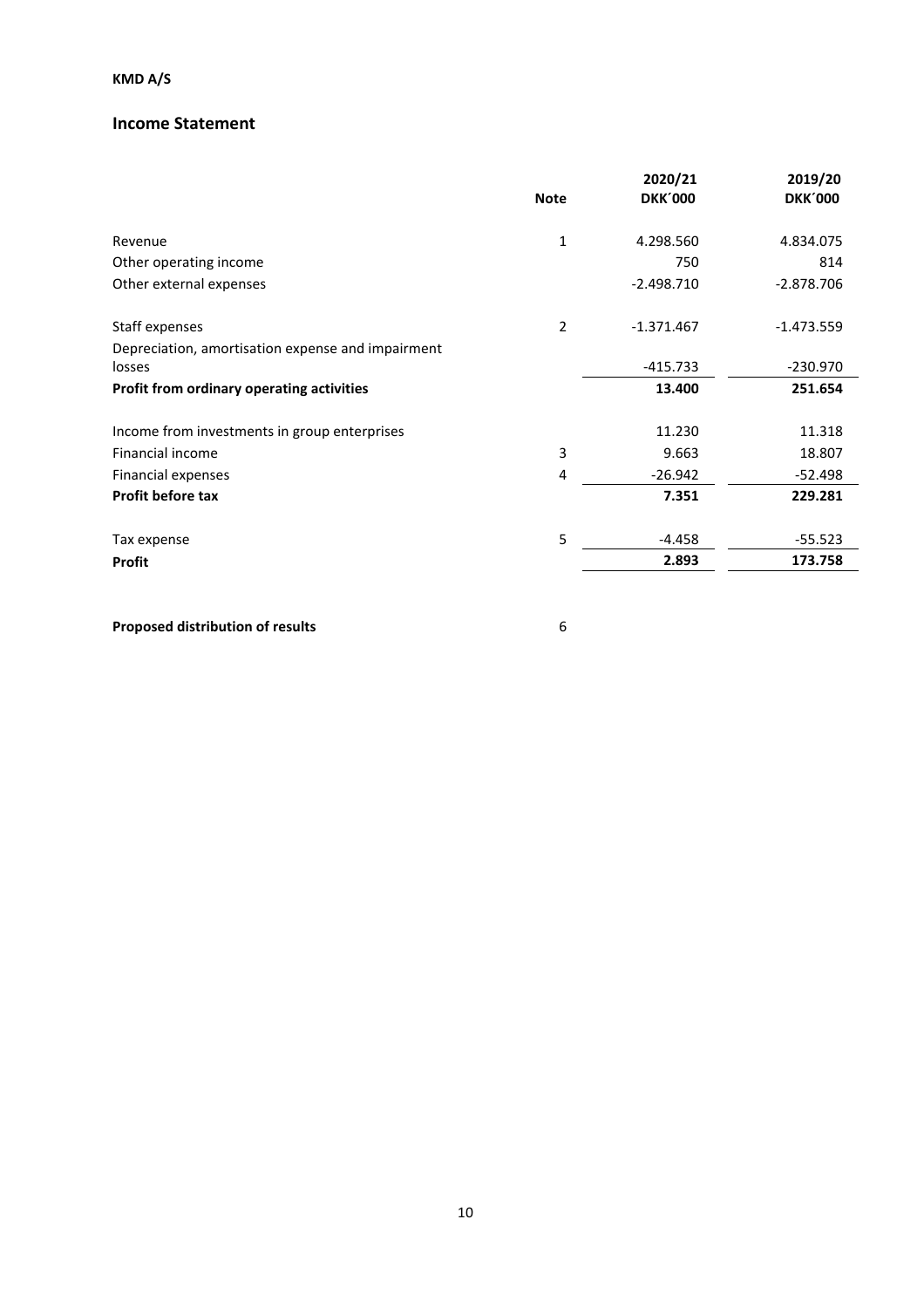# **Balance Sheet as of 31 March**

|                                                   |                | 2021                | 2020                |
|---------------------------------------------------|----------------|---------------------|---------------------|
|                                                   | <b>Note</b>    | <b>DKK'000</b>      | <b>DKK'000</b>      |
| <b>Assets</b>                                     |                |                     |                     |
| Completed development projects                    | $\overline{7}$ | 355.919             | 627.227             |
| Software                                          | 8              | 4.463               | 45.589              |
| Customer relationships                            | 9              | 1.009               | 5.049               |
| Goodwill                                          | 10             | 112.967             | 140.088             |
| Development projects in progress                  | 11             | 189.815             | 119.233             |
| Intangible assets                                 |                | 664.173             | 937.186             |
| Land and buildings                                | 12             | 46.759              | 49.468              |
| Plant and machinery                               | 13             | 918                 | 2.383               |
| Fixtures, fittings, tools and equipment           | 14             | 18.176              | 14.317              |
| Leasehold improvements                            | 15             | 44.468              | 42.853              |
| Property, plant and equipment                     |                | 110.321             | 109.021             |
|                                                   |                |                     |                     |
| Investments in group enterprises                  | 16, 17         | 1.439.654           | 1.439.694<br>40.162 |
| Deposits                                          | 18             | 38.499<br>1.478.153 | 1.479.856           |
| <b>Investments</b>                                |                |                     |                     |
| <b>Fixed assets</b>                               |                | 2.252.647           | 2.526.063           |
| <b>Inventories</b>                                |                | 4.635               | 3.156               |
|                                                   |                |                     |                     |
| Short-term trade receivables                      |                | 307.043             | 396.189             |
| Contract work in progress                         | 19             | 350.104             | 354.279             |
| Short-term receivables from group enterprises     |                | 402.040             | 529.686<br>23.232   |
| Short-term tax receivables from group enterprises |                | 0<br>39.981         |                     |
| Other short-term receivables                      |                |                     | 23.673              |
| Prepaid costs                                     | 20             | 453.663             | 216.216             |
| <b>Receivables</b>                                |                | 1.552.831           | 1.543.275           |
| <b>Cash and cash equivalents</b>                  |                | 176.775             | 176.175             |
| <b>Current assets</b>                             |                | 1.734.241           | 1.722.606           |
| <b>Assets</b>                                     |                | 3.986.888           | 4.248.669           |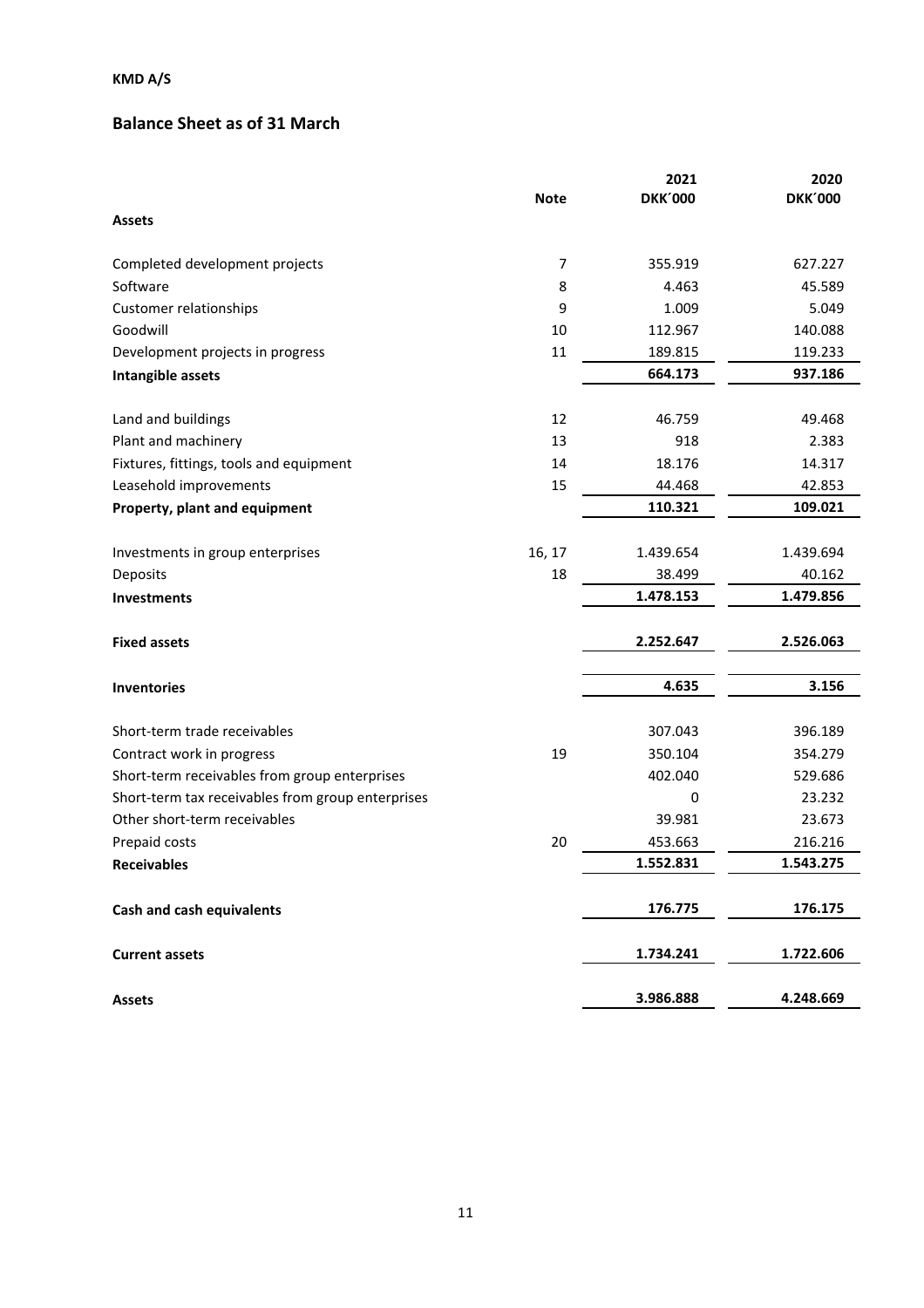# **Balance Sheet as of 31 March**

|                                                            | <b>Note</b> | 2021<br><b>DKK'000</b> | 2020<br><b>DKK'000</b> |
|------------------------------------------------------------|-------------|------------------------|------------------------|
| <b>Liabilities and equity</b>                              |             |                        |                        |
| Share capital                                              |             | 240.000                | 240.000                |
| Reserve for development costs                              |             | 421.906                | 536.736                |
| Retained earnings                                          |             | 932.043                | 814.320                |
| <b>Equity</b>                                              |             | 1.593.949              | 1.591.056              |
| Provisions for deferred tax                                | 21          | 64.187                 | 73.689                 |
| Other provisions                                           | 22          | 912                    | 20.232                 |
| <b>Provisions</b>                                          |             | 65.099                 | 93.921                 |
| Payables to group enterprises                              |             | 18.200                 | 0                      |
| Other payables                                             |             | 154.573                | 74.365                 |
| Lease liability                                            |             | 4.300                  | 37.330                 |
| Long-term liabilities other than provisions                | 23          | 177.073                | 111.695                |
| Short-term part of long-term liabilities other than        |             |                        |                        |
| provisions                                                 | 23          | 21.150                 | 81.760                 |
| Short-term part of long-term liabilities group enterprises | 23          | 5.200                  | 0                      |
| Prepayments received from customers                        |             | 24.163                 | 14.752                 |
| Prepayments received for work in progress                  |             | 100.736                | 82.284                 |
| Trade payables                                             |             | 1.107.083              | 1.222.255              |
| Payables to group enterprises                              |             | 494.844                | 587.714                |
| Tax payables                                               |             | 15.409                 | 0                      |
| Other payables                                             |             | 331.852                | 397.938                |
| Deferred income                                            | 24          | 50.330                 | 65.294                 |
| Short-term liabilities other than provisions               |             | 2.150.767              | 2.451.997              |
| <b>Liabilities and equity</b>                              |             | 3.986.888              | 4.248.669              |
| Financial risks                                            | 25          |                        |                        |
| Significant events occurring after end of reporting period | 26          |                        |                        |
| Significant assessments and accounting estimates           | 27          |                        |                        |
| Contingent liabilities                                     | 28          |                        |                        |
| Lease obligations                                          | 29          |                        |                        |
| <b>Related parties</b>                                     | 30          |                        |                        |

Fees for auditors elected on the general meeting 31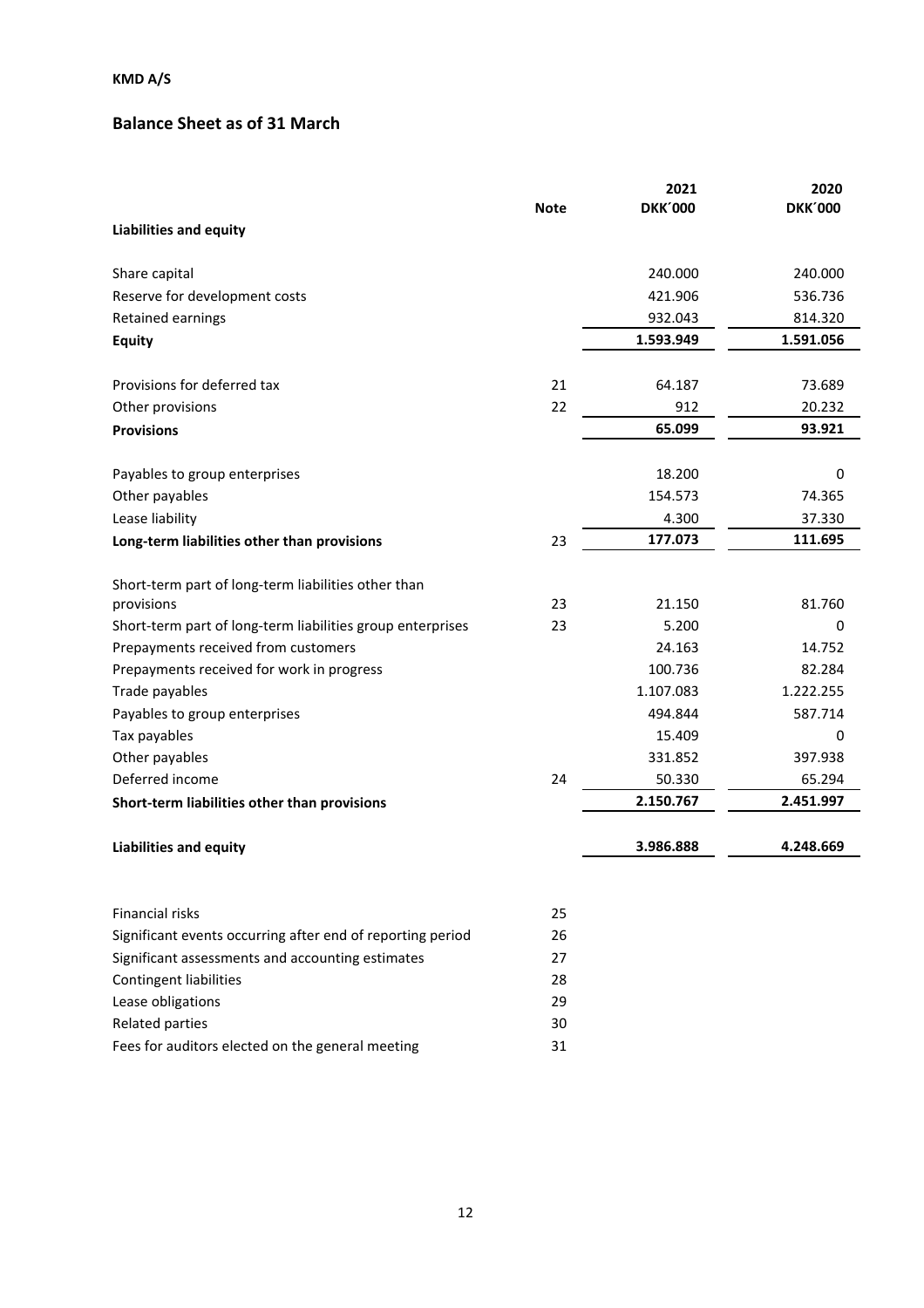# **Statement of changes in Equity**

### DKK´000

|                      |          | Reserve     |          |           |
|----------------------|----------|-------------|----------|-----------|
|                      |          | for         |          |           |
|                      | Share    | Development | Retained |           |
|                      | capital  | costs       | earnings | Total     |
| Equity 1 April 2020  | 240.000  | 536.736     | 814.320  | 1.591.056 |
| Profit (loss)        | $\Omega$ | $-114.830$  | 117.723  | 2.893     |
| Equity 31 March 2021 | 240.000  | 421.906     | 932.043  | 1.593.949 |

The share capital has remained unchanged for the last 5 years. The share capital comprise 1 share class.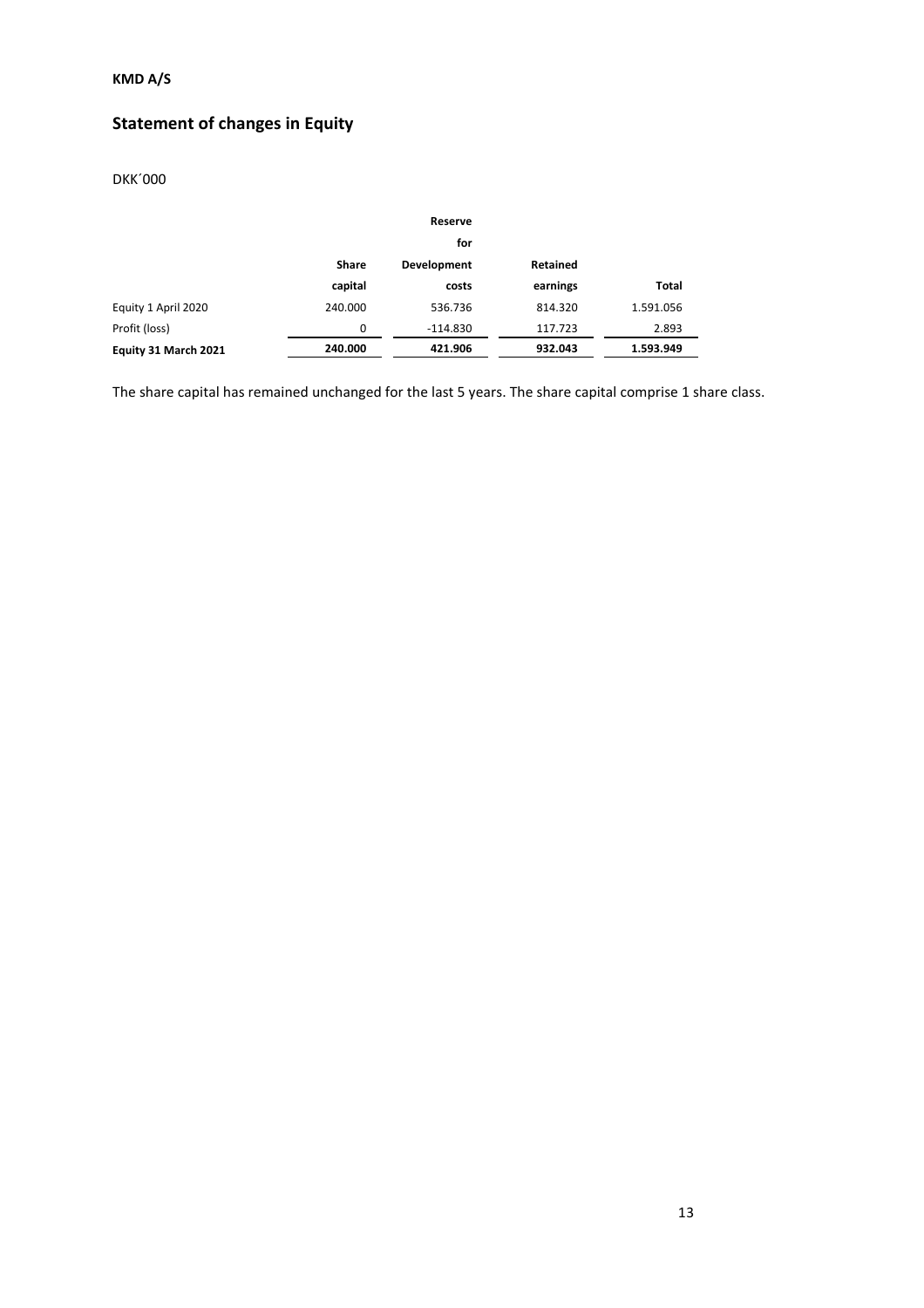#### **Reporting Class**

The Annual Report of KMD A/S for 2020/21 has been presented in accordance with the provisions of the Danish Financial Statements Act applying to large enterprises of reporting class C.

The Company has not included a cash flow statement due to Danish Financial Statements Act §86, 4.

The accounting policies applied remain unchanged from last year.

#### **Consolidated Financial Statements**

With reference to § 112 of the Danish Financial Statements Act, no Consolidated Financial Statement have been prepared because the Group enterprises are subsidiaries of a higher-ranking group.

#### **Reporting currency**

The Annual Report is presented in thousand Danish kroner.

#### **Translation policies**

Transactions in foreign currencies are translated into DKK at the exchange rate prevailing at the date of transaction. Monetary assets and liabilities in foreign currencies are translated into DKK based on the exchange rates prevailing at the balance sheet day. Realised and unrealised foreign exchange gains and losses are included in the Income Statement under Financial Income and Expenses.

#### **General Information**

#### **Basis of recognition and measurement**

Income is recognised in the Income Statement as it is earned, including value adjustments of financial assets and liabilities that are measured at fair value or amortised cost. Moreover, all expenses incurred to achieve the earnings for the year are recognised in the Income Statement, including depreciation, amortisation, impairment losses and provisions as well as reversals due to changed accounting estimates of amounts that have previously been recognised in the Income Statement.

Assets are recognised in the Balance Sheet when it is probable that future economic benefits attributable to the asset will accrue to the Company, and the value of the asset can be measured reliably.

Liabilities are recognised in the Balance Sheet when it is probable that future economic benefits attributable to the asset will flow out of the Company, and the value of the liability can be measured reliably.

At initial recognition, assets and liabilities are measured at cost. Subsequently, assets and liabilities are measured as described for each item below.

Certain financial assets and liabilities are measured at amortised cost, which involves the recognition of a constant effective interest rate over the term. Amortised cost is calculated as original cost less repayments and with the addition/deduction of the accumulated amortisation of the difference between the cost and the nominal amount. This way, exchange losses and gains are allocated over the term.

In connection with recognition and measurement, consideration is given to predictable losses and risks occurring prior to the presentation of the Annual Report, i.e. losses and risks which prove or disprove matters which exist at the balance sheet date.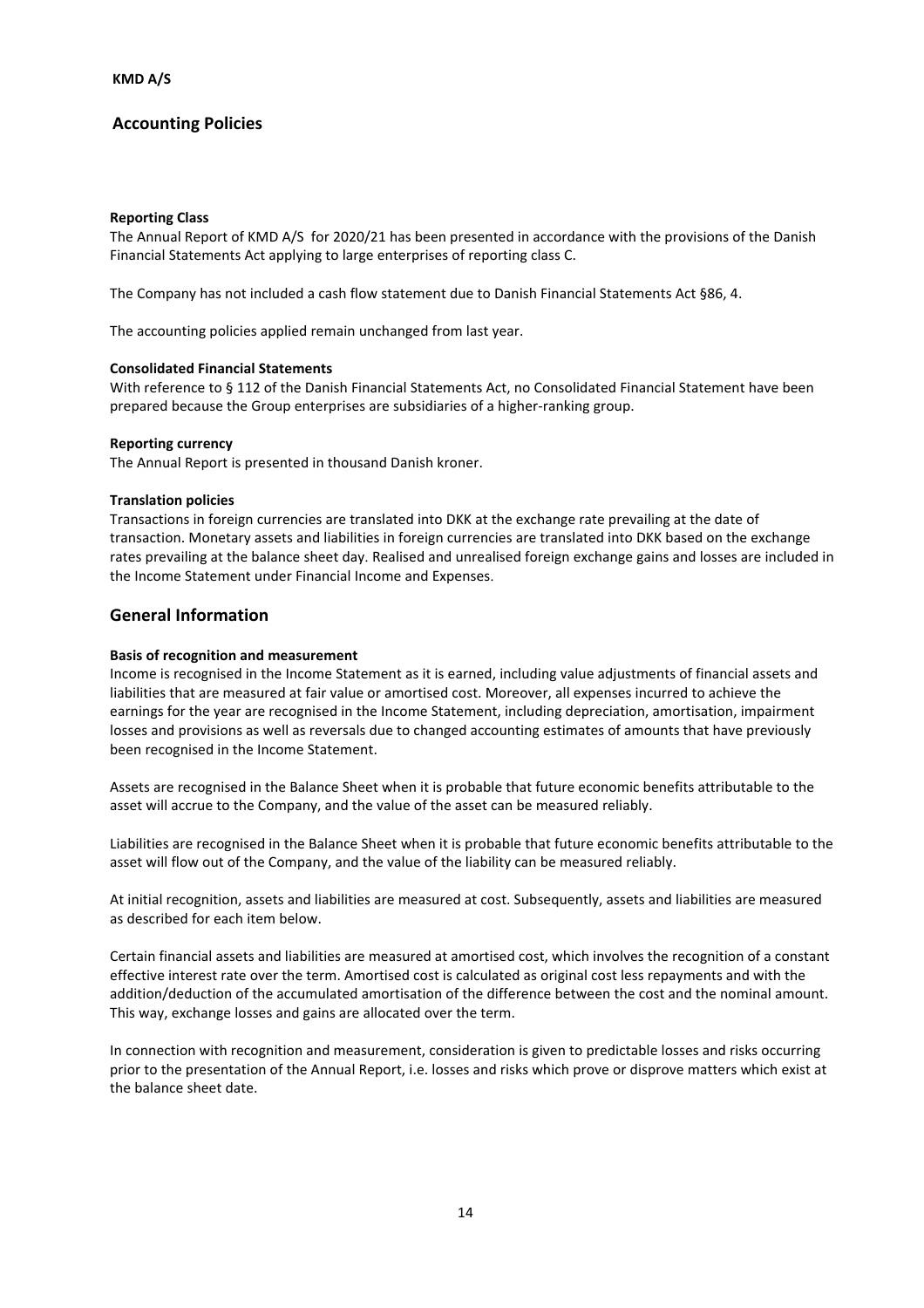#### **Income Statement**

#### **Revenue**

Revenue is measured based on the consideration to which the Company expects to be entitled in a contract with a customer and excludes amounts collected on behalf of third parties.

Revenue can be recognized over time or at a point in time. Revenue is recognized over time, when an asset on behalf of a customer is created with no alternative use and KMD has enforceable right to the payment for the performance completed year to date, or the customer obtains control of a service and has the ability to direct the use and obtain the benefit from the service.

The company's primary service offereings include information technology consulting services and operations solutions. Consulting services are generally provided on either a time-and-material basis or as fixed price contract basis. Revenue from time-and-material contracts is recognized as hours are delivered and direct expenses are incurred. Revenue from fixed-price-contracts is recognized under the percentage of the total estimated costs of hours to fulfill the contract.

Revenue from operation solutions is recognized over time in the period the solutions are provided, wich will either be based on output meassures or using hte straight-line-method over the term of the contracts.

License and royalty income is recognised at the time where the underlying transaction was performed.

#### **Other operating income**

Other operating income comprises items of a secondary nature to the activities of the enterprises, including profits on sale of intangible and tangible assets.

#### **Other external expenses**

Other external costs include costs for distribution, sales, advertising, administration, premises. loss of debitors, operating leasing costs etc.

#### **Staff expenses**

Staff expenses comprise wages, salaries and other pay-related costs, such as sickness benefits for enterprise employees less wage/salary reimburdement, pensions and social security costs.

#### **Amortization and impairment of tangible and intangible assets**

Amortization and impairment of intangible and tangible assets has been performed based on a continuing assessment of the useful life of the assets in the Company. Non-current assets are amortized on a straight-line basis, based on cost, on the basis of the following assessment of useful life and residual values:

| Useful life |
|-------------|
| 3-8 years   |
| 3-8 years   |
| 10 years    |
| 20-50 years |
| 2-5 years   |
| 3-10 years  |
| 5 years     |
|             |

Land is not amortised.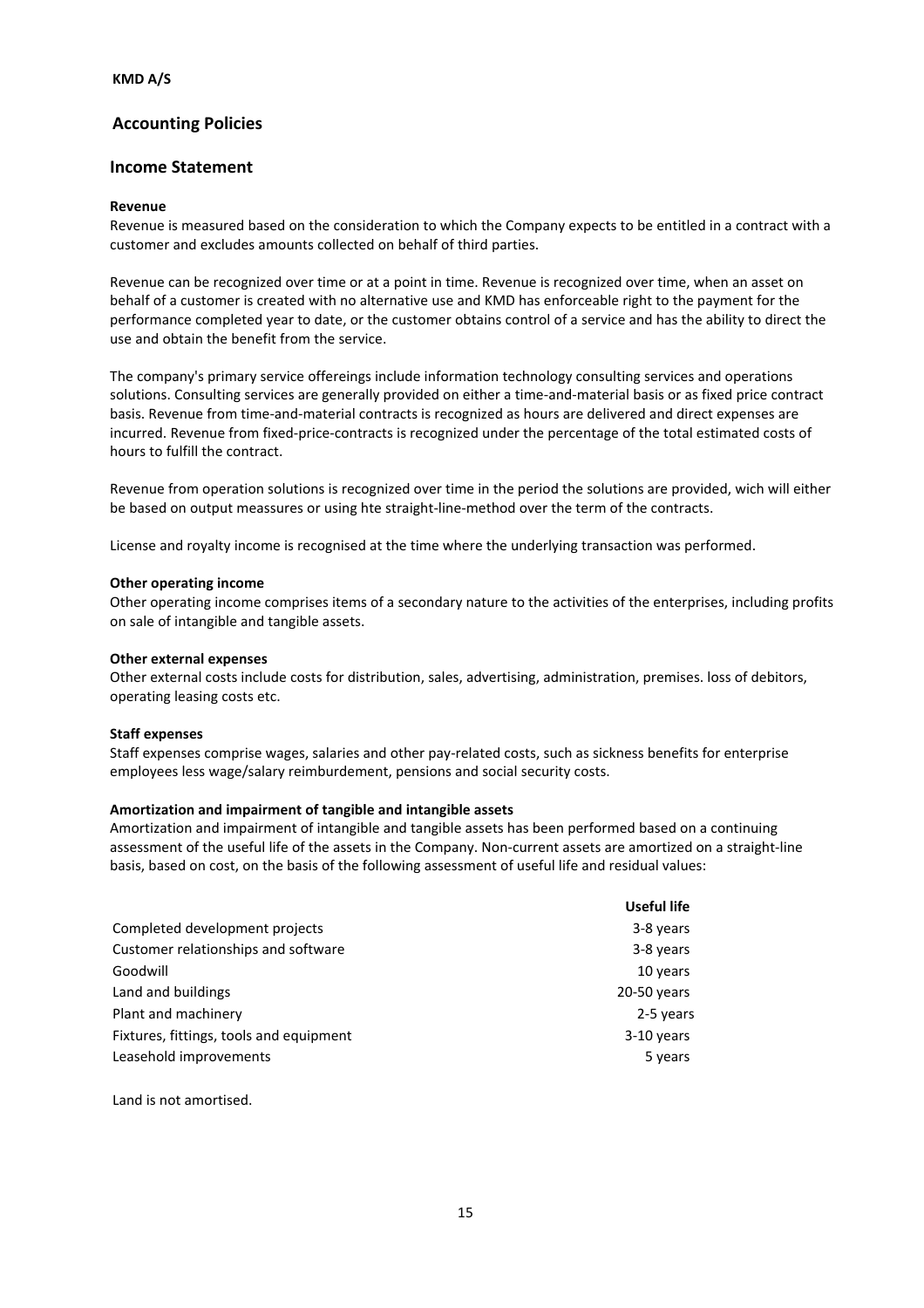Profit or loss resulting from the sale of intangible or tangible assets is determined as the difference between the selling price less selling costs and the carrying amount at the date of sale, and is recognised in the Income Statement under other operating income or expenses.

Useful life and residual values are yearly reassessed.

#### **Income from investments in group entreprises**

Income from investments in subsidiaries comprises dividends received from subsidiaries so far as they do not exceed the accumulated earnings in the subsidiary during the ownership period.

Dividends from investments in subsidiaries are recognised as income in the financial year in which the dividends are declared.

#### **Financial income and expenses**

Financial income and expenses are recognised in the Income Statement based on the amounts that concern the financial year. Financial income and expenses include interest revenue and expenses, finance charges in respect of finance leases, realised and unrealised capital gains and losses regarding securities, accounts payable and transactions in foreign currencies, repayment on mortgage loans, and surcharges and allowances under the tax prepayment scheme.

#### **Tax on net profit for the year**

Tax on net profit/loss for the year comprises current tax on expected taxable income of the year and the year's adjustment of deferred tax less the part of the tax of the year that relates to changes in equity. Current and deferred tax regarding changes in equity is recognised directly in equity.

The Company and other Danish Group Companies are taxed jointly. The Danish income tax is distributed between profit- and loss-making Danish enterprises in relation to their taxable income (full distribution).

#### **Balance Sheet**

#### **Intangible assets**

Acquired goodwill is measured at cost on initial recognition and subsequently at cost less accumulated amortisation and impairment losses.

An impairment test of goodwill is performed in the event of indications of a decrease in value. The impairment test is performed for the activity or the business area to which the goodwill relates. Goodwill is written down to the higher of the value in use and the net selling price for the activity or business area to which the goodwill relates (recoverable amount) in the event that this one is lower than the carrying amount.

Other intangible assets, including licences and acquired rights etc., are measured at cost less accumulated amortisation and impairment losses.

Clearly defined and identifiable development projects where the technical rate of utilisation, sufficient resources and a potential future market or development potential in the Company are provable and where the intention is to manufacture, market or use the product or process are recognised as intangible assets if the value in use can be determined reliably and it is sufficiently certain that future earnings can cover production, sales and administration costs as well as total development costs.

Other development costs are recognised as costs in the Income Statement as they incur.

Development costs comprise costs, including wages, salaries and amortisation, that are directly or indirectly attributable to the development activities of the enterprise and meet the recognition criteria.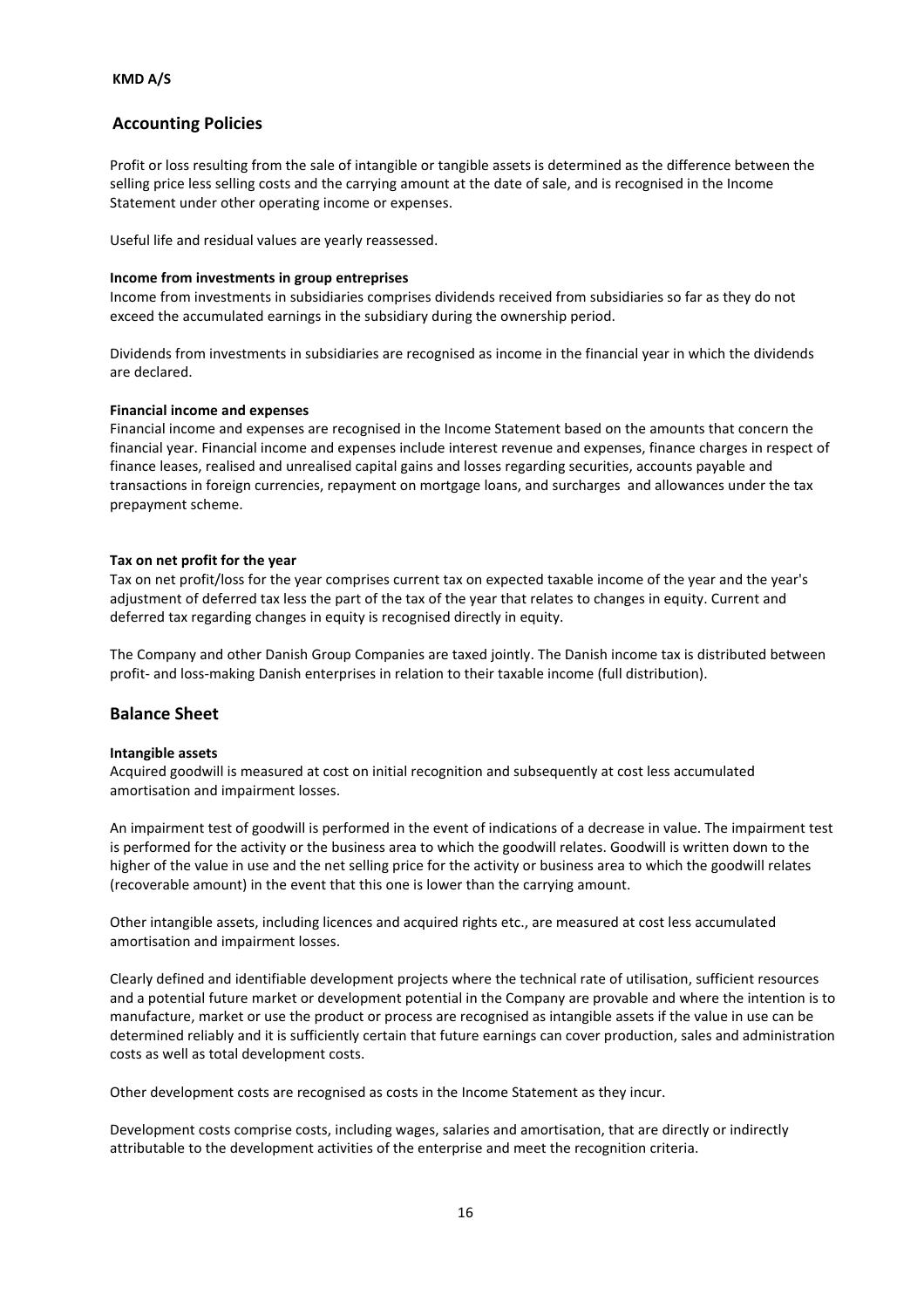Capitalised development costs are measured at cost on initial recognition and subsequently at the lower of cost less accumulated amortisation and the recoverable amount.

An impairment test of intangible assets is performed in the event of indications of a decrease in value. The impairment test is performed for each individual asset and group of assets, respectively. The assets are written down to the higher of the asset's or asset group's value in use and the net selling price (recoverable amount) in the event that this one is lower than the carrying amount.

#### **Tangible assets**

Tangible assets are measured at cost on initial recognition and subsequently at cost less accumulated depreciation and impairment losses.

The depreciable amount is calculated taking into consideration the residual value of the asset at the end of its useful life, reduced by impairment losses, if any. The depreciation period and the residual value are determined at the data of acquisition. If the residual value exceeds the carrying amount of the asset, depreciation is discontinued.

In case of changes in depreciation period or residual value, the effect of a change in depreciation period is recognised prospectively in accounting estimates.

Cost includes the purchase price and expenses directly related to the acquisition until the time when the asset is ready for use. The cost of self-constructed assets includes costs for materials, components, subcontractors, direct payroll costs and indirect production costs.

The cost of composite asset is disaggregated into components, which are seperately depreciated if the usefull lives of the individual components differ.

The carrying amounts of intangible assets and property plant and equipment are tested annually to determine whether there is any indication of impairment other than what is expressed by amortisation and depreciation. If so, the assets are tested for impairment to determine whether the recoverable amounts are lower than the carrying amounts and the relevant assets are written down to such lower recoverable amounts. An impairment test is carried out annually of ongoing development projects, whether or not there is any indication of impairment.

The recoverable amount of an asset is determined as the higher of the net sales price and the value in use. Where the recoverable amount of the individual assets cannot be determined, the assets are grouped together into the smallest group of assets that can be estimated to determine an aggregate reliable recoverable amount for those units.

#### **Investements in group enterprises**

Equity investments in subsidiaries are measured at cost. Dividends that exceed accumulated earnings of the subsidiaries during the ownership period are treated as a reduction of the cost. If cost exceeds the net realisable value, a write-down to this lower value will be performed.

#### **Deposits**

Deposits are measured at cost.

#### **Inventories**

Inventories are measured at cost on the basis of the FIFO principle. Where the net realisable value is lower than cost, the inventories are written down to this lower value.

The net realisable value of inventories is calculated as the selling price less costs of completion and costs incurred to make the sale. The value is determined taking into account the negotiability of inventories, obsolescence and expected development in sales price.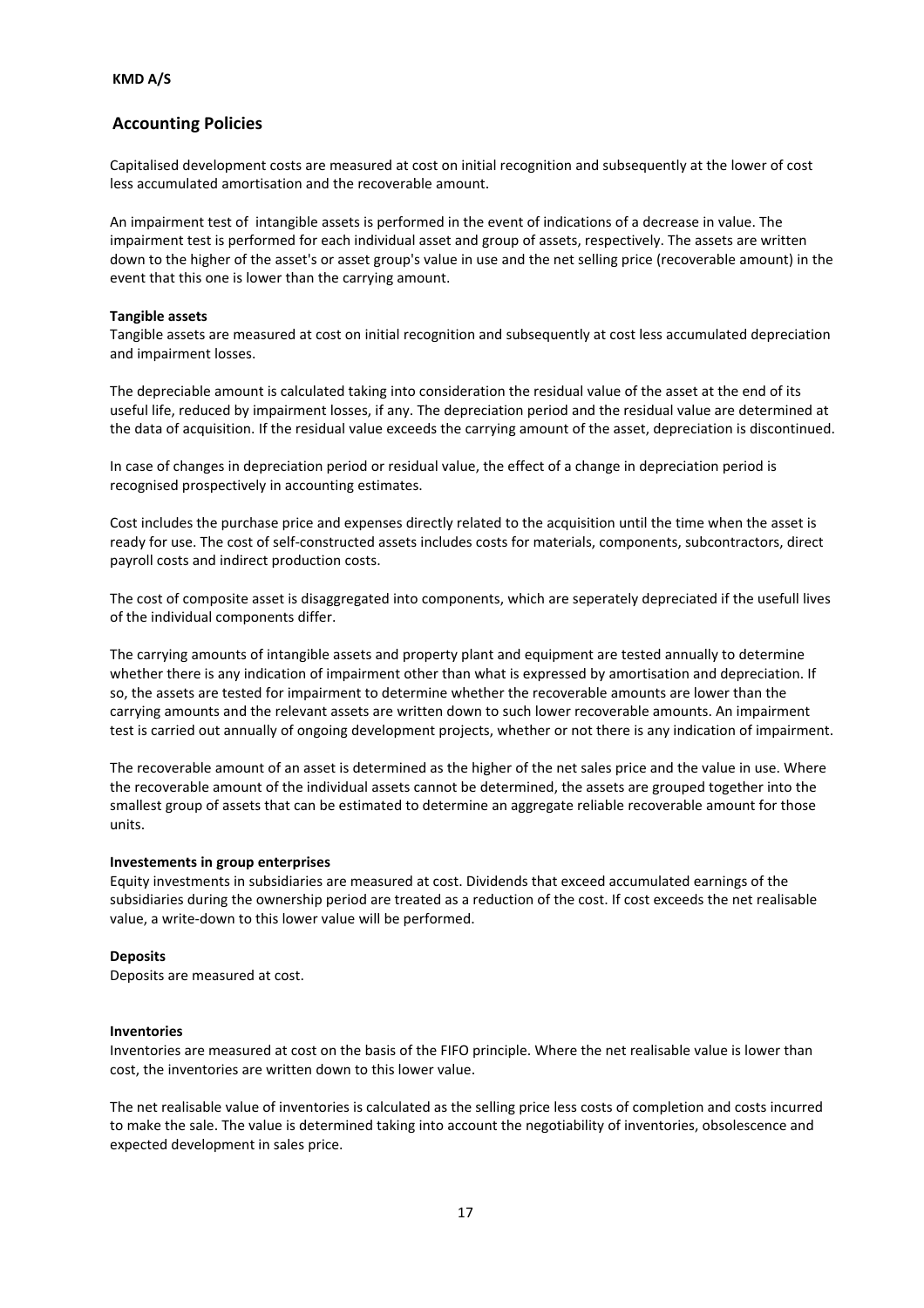#### **Receivables**

Receivables are measured at amortised cost which usually corresponds to the nominal value. The value is reduced by write-downs for expected bad debts.

Impairment of accounts receivables past due is established on individual assessment of receivables.

#### **Construction contracts**

Construction contracts in progress are measured at the selling price of the work performed. The selling price is measured on the basis of the stage of completion at the balance sheet date and the estimated total income from the individual work in progress. The stage of completion is determined on the basis of costs incurred in relation to expected total costs.

When the selling price of a construction contract cannot be estimated reliably, the selling price is measured at the lower of costs incurred an net realisable valude. The individual construction contract is recognised in the balance sheet as receivables or payables, respectively.

Net assets comprise the total of construction contracts where the selling price of the work performed exceeds progress billings. Net liabilities comprise the total of construction contracts where progress billings exceed the selling price.

#### **Prepaid costs**

Prepaid costs recognised in assets comprises prepaid and accrued costs regarding subsequent financial years.

#### **Cash and cash equivalents**

Cash and cash equivalents comprise cash at bank and in hand as well as short-term securities with a term of less than three months which can be converted directly into cash at bank and in hand and involve only an insignificant risk of value changes.

#### **Equity**

Proposed dividend for the year is recognised as a separate item in equity.

#### **Reserve for development costs**

Reserve for development cost includes capitalized development costs less tax effect. The reserve is not available for the payment of dividens or cover of losses. The reserve is deducted or dissolved by depreciation, amortization and impairment losses on capitalized development projects.

Deductions are made of transfers from distributable reserves.

#### **Other provisions**

#### **Deferred tax**

Deferred tax and the associated adjustments for the year are determined according to the balance-sheet liability method as the tax base of all temporary differences between carrying amounts and the tax bases of assets and liabilities.

Deferred tax assets, including the tax base of tax losses allowed for carryforward, are recognised at the value at which they are expected to be used, either by elimination in tax on future earnings or by set-off against deferred tax liabilities in enterprises within the same legal entity and jurisdiction.

Deferred tax is measured on the basis of the tax rules and tax rates that will be effective under the legislation applicable at the balance sheet date when the deferred tax is expected to crystallise as current tax.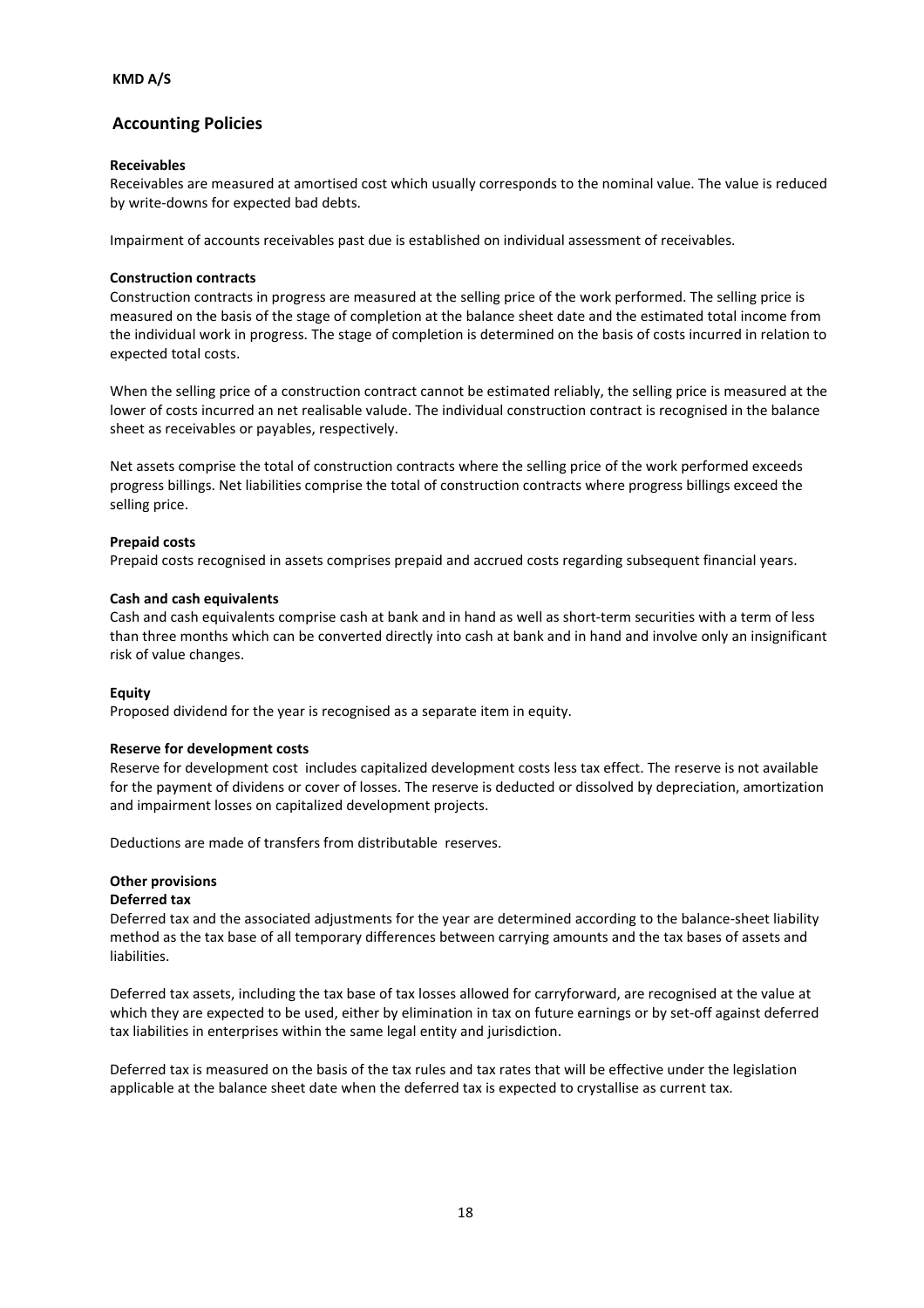#### **Other provisions**

Other provisions comprise expected costs of warranty commitments, loss on work in progress, restructuring, etc. Other provisions are recognised when the Company has a legal or actual obligation as a result of a past event, and it is likely that settlement will result in the company spending financial resources.

Other Provisions that measured at value in use.

#### **Current tax liabilities**

Current tax liabilities and current tax receivables are recognised in the Balance Sheet as calculated tax on the expected taxable income for the year, adjusted for tax on taxable income for previous years as well as for tax prepaid.

#### **Financial liabilities**

Financial liabilities are recognised at the date of borrowing at cost, corresponding to the proceeds received less transaction paid. In subsequent periods, the fiancial liabilities are measured at amortised costs.

Other liabilities, comprising deposits, trade payables and other accounts payable, are measured at amortised cost, which usually corresponds to the nominal value.

#### **Deferred income**

Deferred income entered as liablilties consits of payments received regarding income in the subsequent financial years, when the revenue recognition criterias are met.

#### **Contingent assets and liabilities**

Contingent assets and liabilities are not recognised in the Balance Sheet but appear only in the notes.

### **Explanation of financial ratios**

Key figures and financial ratios are determined based on "Recommendations & Financial Ratios" issued by the Danish Society of Financial Analysts.

Profit margin and the contract of the contract of the contract of the Operating profit (EBIT) X 100

Revenue

Solvency ratio  $(\%)$   $=$  Equity

Total liabilities and equity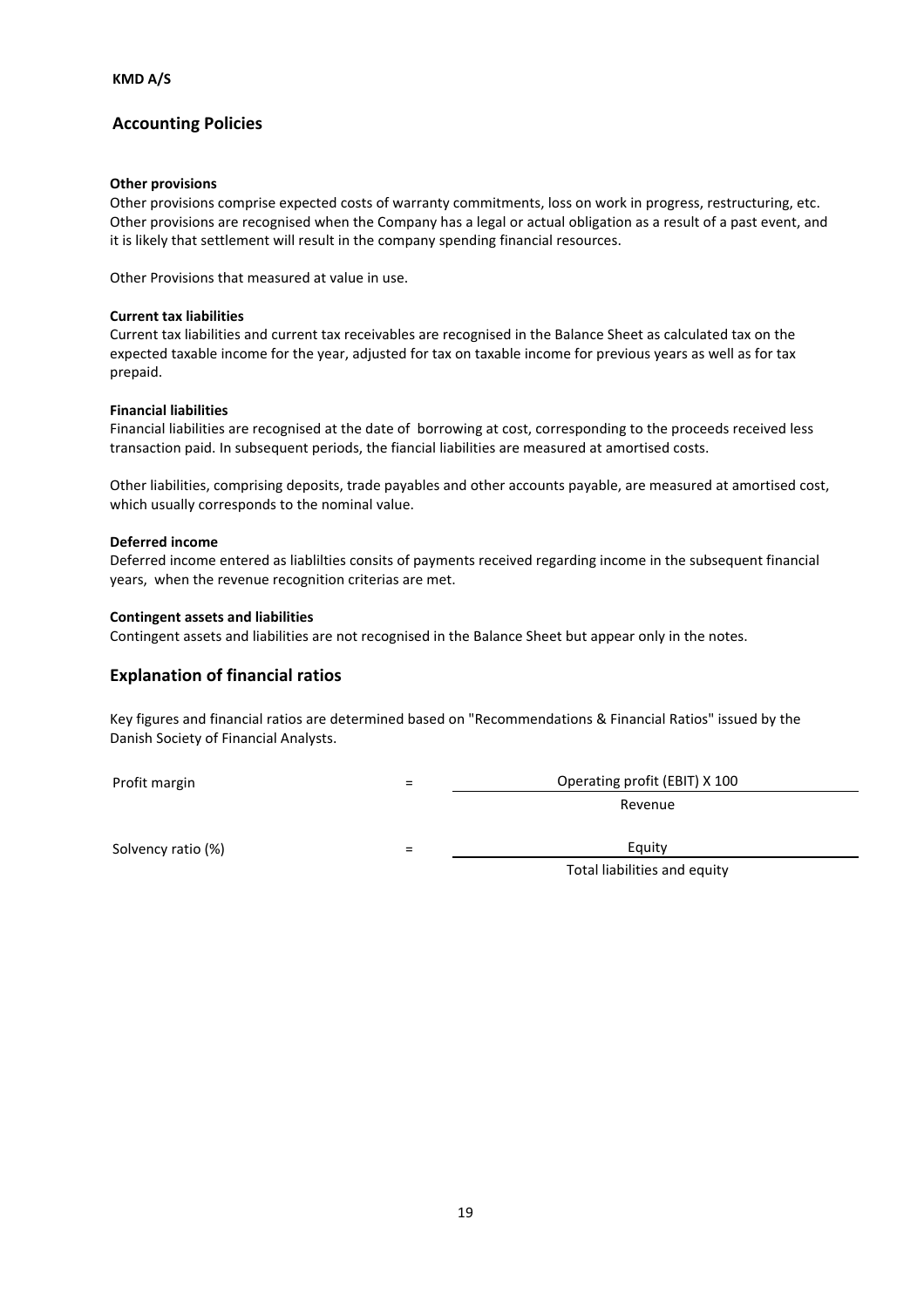### **Notes**

### **1. Revenue**

|                            | 2020/21<br><b>DKK'000</b> | 2019/20<br><b>DKK'000</b> |
|----------------------------|---------------------------|---------------------------|
| <b>Segment Information</b> |                           |                           |
| <b>Local Goverment</b>     | 2.141.253                 | 2.597.075                 |
| <b>Central Goverment</b>   | 873.017                   | 933.000                   |
| Business / Private         | 1.284.290                 | 1.304.000                 |
| Revenue                    | 4.298.560                 | 4.834.075                 |

## **2. Staff expenses**

|                                   | 2020/21        | 2019/20        |
|-----------------------------------|----------------|----------------|
|                                   | <b>DKK'000</b> | <b>DKK'000</b> |
| Wages and salaries                | 1.251.922      | 1.345.679      |
| Post-employement benefit expense  | 114.665        | 120.095        |
| Social security contributions     | 4.880          | 7.785          |
|                                   | 1.371.467      | 1.473.559      |
| Hereof remuneration to management |                |                |
| Management                        | 11.859         | 9.910          |
| Board of directors                | 1.194          | 1.195          |
|                                   | 13.053         | 11.105         |

| Average number of employees | 751 | 1.893 |
|-----------------------------|-----|-------|
|                             |     |       |

### **3. Financial income**

|                                         | 2020/21        | 2019/20        |
|-----------------------------------------|----------------|----------------|
|                                         | <b>DKK'000</b> | <b>DKK'000</b> |
| Other financial income                  | 6.981          | 16.655         |
| Financial income from group enterprises | 2.682          | 2.152          |
|                                         | 9.663          | 18.807         |

# **4. Financial expenses**

|                                                   | 2020/21        | 2019/20        |
|---------------------------------------------------|----------------|----------------|
|                                                   | <b>DKK'000</b> | <b>DKK'000</b> |
| Financial expenses arising from group enterprises | 3.871          | 3.722          |
| Other financial expenses                          | 23.071         | 48.776         |
|                                                   | 26.942         | 52.498         |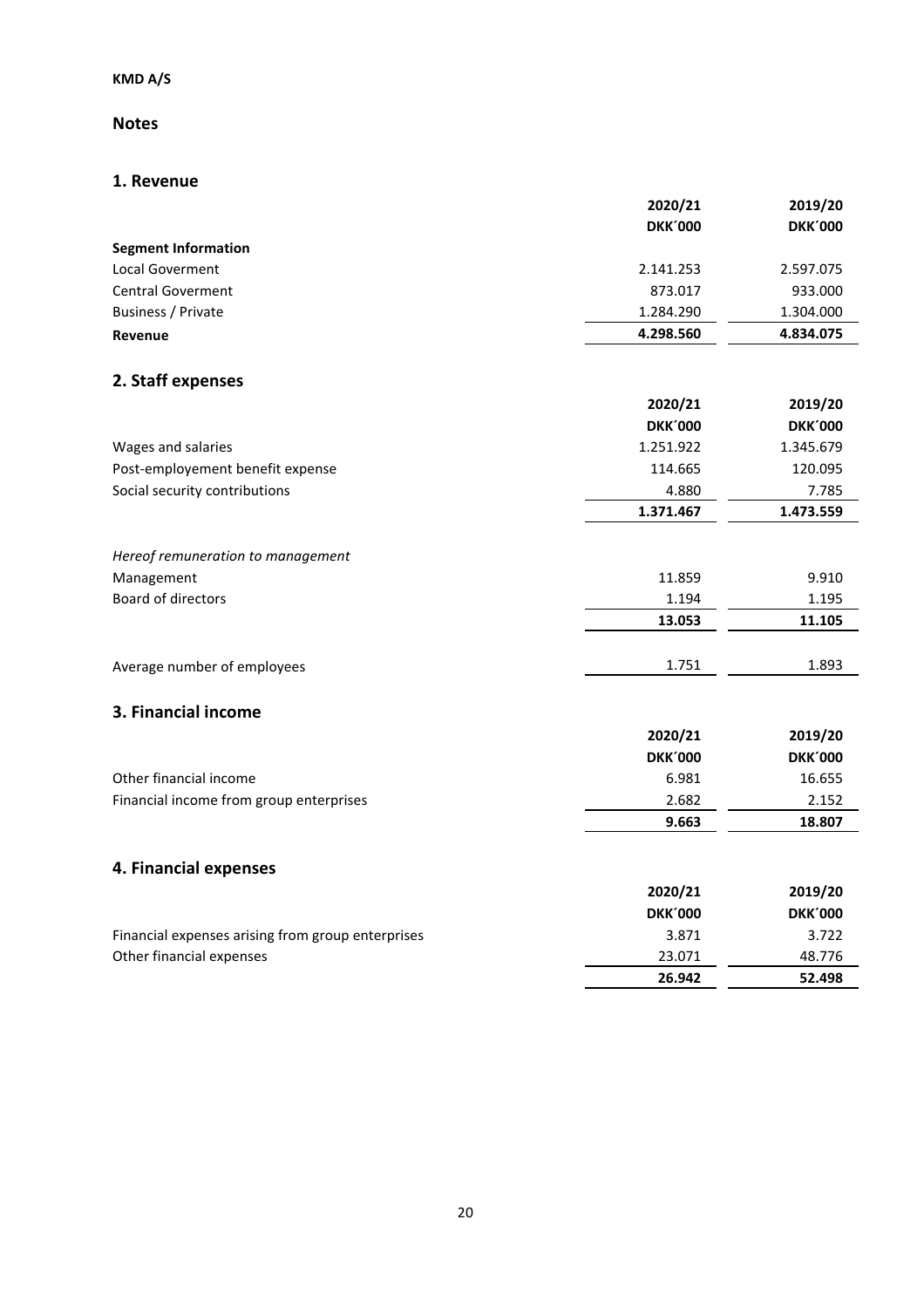### **Notes**

# **5. Tax expense**

|                                        | 2020/21<br><b>DKK'000</b> | 2019/20<br><b>DKK'000</b> |
|----------------------------------------|---------------------------|---------------------------|
| Current tax                            | 13.960                    | $-4.434$                  |
| Deferred tax                           | 645                       | 59.957                    |
| Adjustment of deferred tax prior years | $-10.147$                 |                           |
|                                        | 4.458                     | 55.523                    |

# **6. Proposed distribution of results**

|                                              | 2020/21        | 2019/20        |
|----------------------------------------------|----------------|----------------|
|                                              | <b>DKK'000</b> | <b>DKK'000</b> |
| Transferred to reserve for development costs | $-114.830$     | 112.907        |
| Retained earnings                            | 117.723        | 60.851         |
|                                              | 2.893          | 173.758        |

# **7. Completed development projects**

|                                                            | 2021           | 2020           |
|------------------------------------------------------------|----------------|----------------|
|                                                            | <b>DKK'000</b> | <b>DKK'000</b> |
| Cost at the beginning of the year                          | 1.156.272      | 1.038.454      |
| Addition during the year, incl. improvements               | 33.782         | 54.553         |
| Transfers during the year to other items                   | 45.051         | 63.265         |
| Cost at the end of the year                                | 1.235.105      | 1.156.272      |
|                                                            |                |                |
| Depreciation and amortisation at the beginning of the year | $-529.045$     | -380.385       |
| Amortisation for the year                                  | $-172.606$     | $-148.660$     |
| Impairment losses for the year                             | -177.535       | 0              |
| Impairment losses and amortisation at the end of the year  | $-879.186$     | $-529.045$     |
| Carrying amount at the end of the year                     | 355.919        | 627.227        |

Development projects relates to the development and improvements of the Company's it-solutions.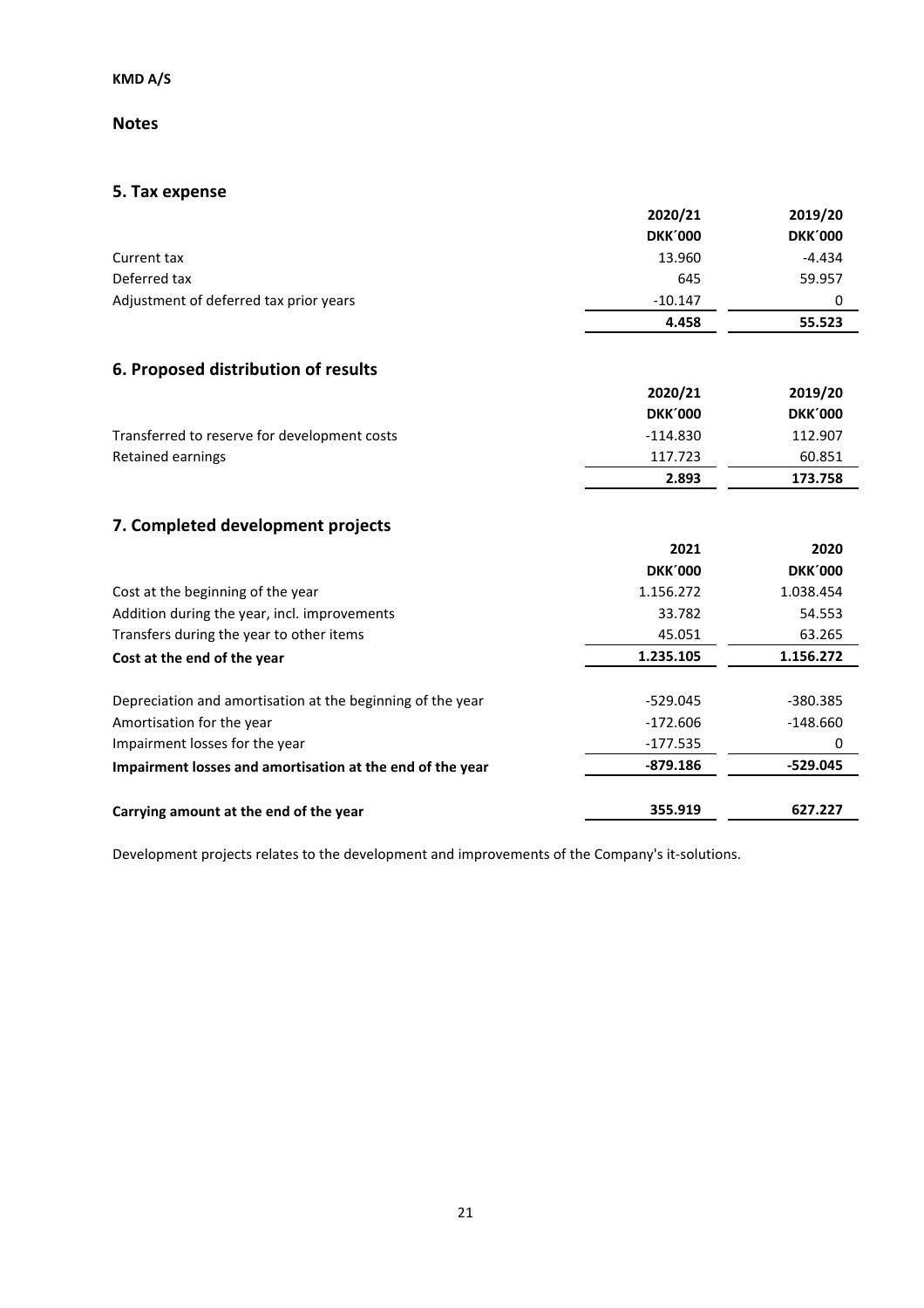### **Notes**

### **8. Software**

|                                                                            | 2021           | 2020           |
|----------------------------------------------------------------------------|----------------|----------------|
|                                                                            | <b>DKK'000</b> | <b>DKK'000</b> |
| Cost at the beginning of the year                                          | 222.828        | 222.828        |
| Addition during the year, incl. improvements                               | 278            | 0              |
| Disposal during the year                                                   | $-126.755$     | 0              |
| Cost at the end of the year                                                | 96.351         | 222.828        |
| Depreciation and amortisation at the beginning of the year                 | $-177.239$     | $-156.033$     |
| Amortisation for the year                                                  | $-14.997$      | $-21.206$      |
| Reversal of impairment losses and amortisation of disposed assets          | 100.348        | 0              |
| Impairment losses and amortisation at the end of the year                  | $-91.888$      | $-177.239$     |
| Carrying amount at the end of the year                                     | 4.463          | 45.589         |
| Booked value of leased assets amounts to DKK 4.463k (2019/20: DKK 45.589k) |                |                |
| 9. Customer relationships                                                  |                |                |
|                                                                            | 2021           | 2020           |
|                                                                            | <b>DKK'000</b> | <b>DKK'000</b> |
| Cost at the beginning of the year                                          | 110.296        | 110.296        |
| Cost at the end of the year                                                | 110.296        | 110.296        |
| Depreciation and amortisation at the beginning of the year                 | $-105.247$     | $-96.517$      |
| Amortisation for the year                                                  | $-4.040$       | $-8.730$       |
| Impairment losses and amortisation at the end of the year                  | $-109.287$     | $-105.247$     |
| Carrying amount at the end of the year                                     | 1.009          | 5.049          |
| 10. Goodwill                                                               |                |                |
|                                                                            | 2021           | 2020           |
|                                                                            | <b>DKK'000</b> | <b>DKK'000</b> |
| Cost at the beginning of the year                                          | 322.377        | 345.257        |
| Disposal during the year                                                   | 0              | $-22.880$      |
| Cost at the end of the year                                                | 322.377        | 322.377        |
| Depreciation and amortisation at the beginning of the year                 | $-182.289$     | $-178.045$     |
| Amortisation for the year                                                  | $-27.121$      | $-27.124$      |
| Reversal of impairment losses and amortisation of disposed assets          | 0              | 22.880         |
| Impairment losses and amortisation at the end of the year                  | $-209.410$     | $-182.289$     |
| Carrying amount at the end of the year                                     | 112.967        | 140.088        |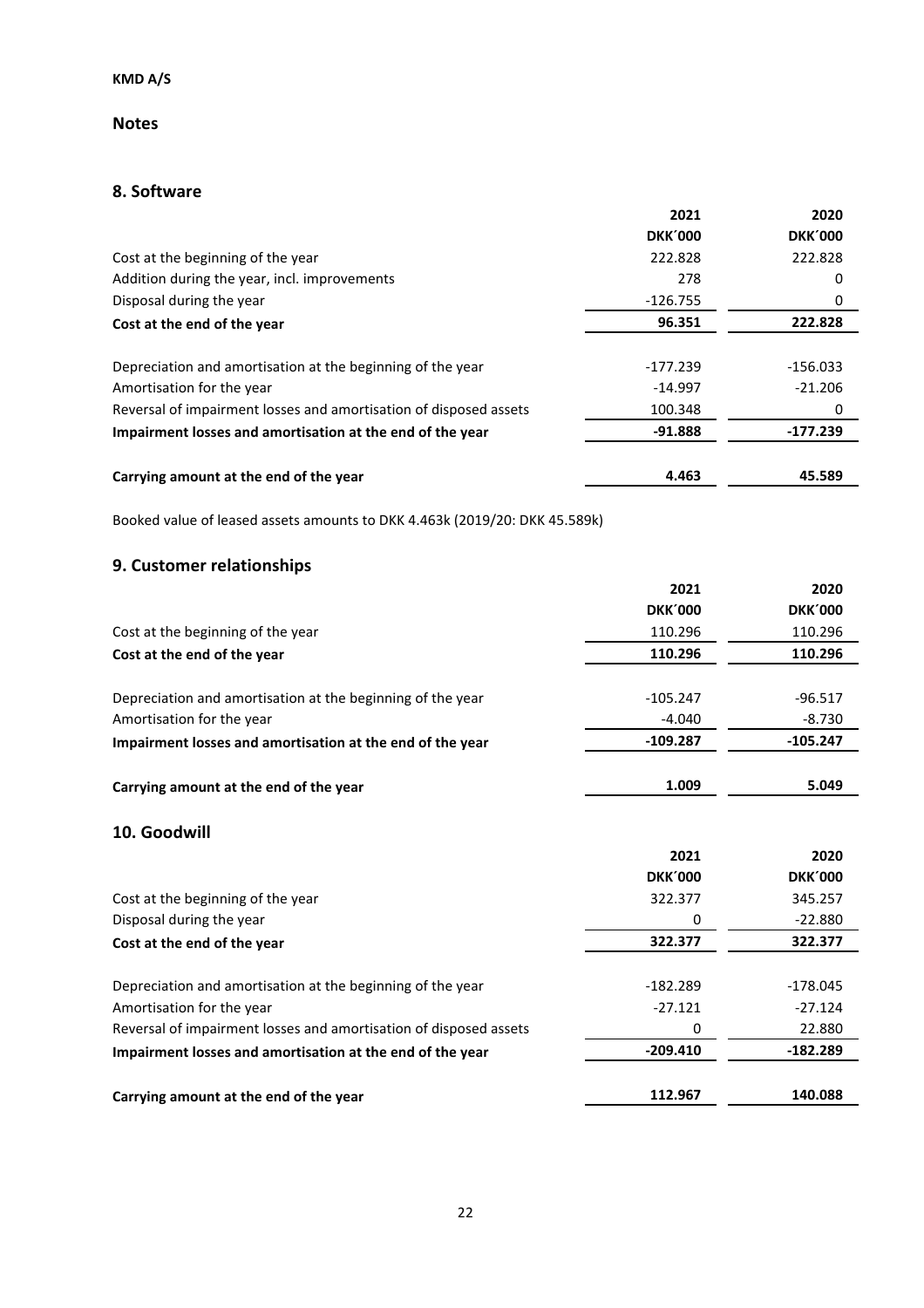### **Notes**

# **11. Development projects in progress**

|                                              | 2021           | 2020           |
|----------------------------------------------|----------------|----------------|
|                                              | <b>DKK'000</b> | <b>DKK'000</b> |
| Cost at the beginning of the year            | 119.233        | 79.708         |
| Addition during the year, incl. improvements | 115.633        | 102.790        |
| Transfers during the year to other items     | $-45.051$      | $-63.265$      |
| Cost at the end of the year                  | 189.815        | 119.233        |
| Carrying amount at the end of the year       | 189.815        | 119.233        |

Development projects relates to the development and improvement of existing it-solutions as well as development of new projects. The progress of the projects is as planned using the resources Management set aside. It is expected, that the projects will be sold to customers on the existing market and to new markets.

### **12. Land and buildings**

|                                                                   | 2021           | 2020           |
|-------------------------------------------------------------------|----------------|----------------|
|                                                                   | <b>DKK'000</b> | <b>DKK'000</b> |
| Cost at the beginning of the year                                 | 139.276        | 139.276        |
| Addition during the year, incl. improvements                      | 11             | 0              |
| Cost at the end of the year                                       | 139.287        | 139.276        |
| Depreciation and amortisation at the beginning of the year        | $-89.808$      | $-87.072$      |
| Amortisation for the year                                         | $-2.720$       | $-2.736$       |
| Impairment losses and amortisation at the end of the year         | $-92.528$      | $-89.808$      |
| Carrying amount at the end of the year                            | 46.759         | 49.468         |
| 13. Plant and machinery                                           |                |                |
|                                                                   | 2021           | 2020           |
|                                                                   | <b>DKK'000</b> | <b>DKK'000</b> |
| Cost at the beginning of the year                                 | 218.047        | 227.122        |
| Addition during the year, incl. improvements                      | 360            | 0              |
| Disposal during the year                                          | $-183.208$     | $-9.075$       |
| Cost at the end of the year                                       | 35.199         | 218.047        |
| Depreciation and amortisation at the beginning of the year        | $-215.664$     | $-220.337$     |
| Amortisation for the year                                         | $-1.766$       | $-4.402$       |
| Reversal of impairment losses and amortisation of disposed assets | 183.149        | 9.075          |
| Impairment losses and amortisation at the end of the year         | $-34.281$      | $-215.664$     |
| Carrying amount at the end of the year                            | 918            | 2.383          |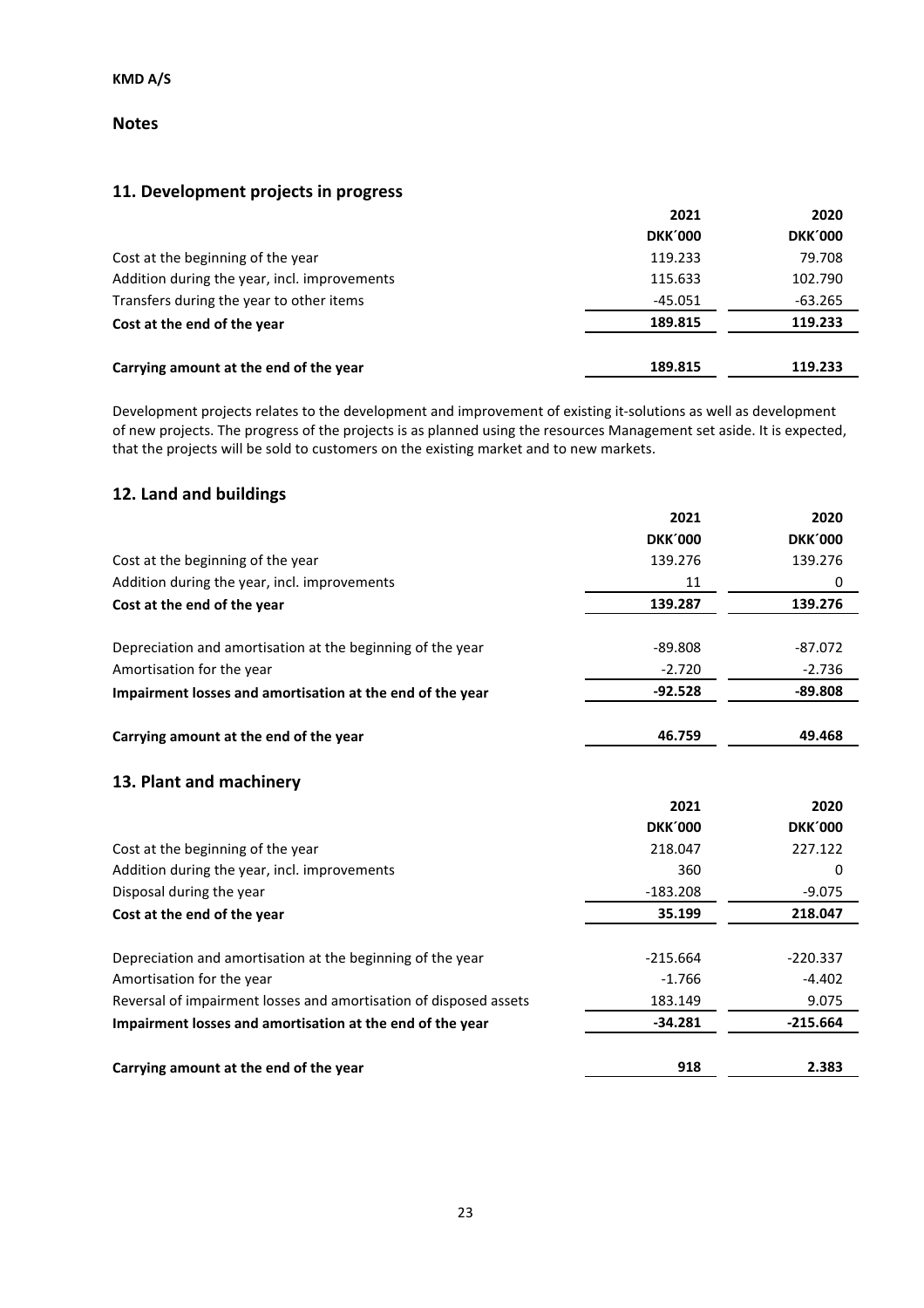### **Notes**

# **14. Fixtures, fittings, tools and equipment**

|                                                                   | 2021           | 2020           |
|-------------------------------------------------------------------|----------------|----------------|
|                                                                   | <b>DKK'000</b> | <b>DKK'000</b> |
| Cost at the beginning of the year                                 | 176.377        | 175.153        |
| Addition during the year, incl. improvements                      | 12.004         | 14.259         |
| Disposal during the year                                          | $-33.327$      | $-13.035$      |
| Cost at the end of the year                                       | 155.054        | 176.377        |
| Depreciation and amortisation at the beginning of the year        | $-162.060$     | $-164.601$     |
| Amortisation for the year                                         | $-8.145$       | $-10.494$      |
| Reversal of impairment losses and amortisation of disposed assets | 33.327         | 13.035         |
| Impairment losses and amortisation at the end of the year         | $-136.878$     | $-162.060$     |
| Carrying amount at the end of the year                            | 18.176         | 14.317         |
| 15. Leasehold improvements                                        |                |                |
|                                                                   | 2021           | 2020           |
|                                                                   | <b>DKK'000</b> | <b>DKK'000</b> |
| Cost at the beginning of the year                                 | 90.410         | 85.313         |
| Addition during the year, incl. improvements                      | 8.903          | 7.908          |
| Disposal during the year                                          | $-488$         | $-2.811$       |
| Cost at the end of the year                                       | 98.825         | 90.410         |
| Depreciation and amortisation at the beginning of the year        | $-47.557$      | $-42.746$      |
| Amortisation for the year                                         | $-6.800$       | $-7.622$       |
| Reversal of impairment losses and amortisation of disposed assets | 0              | 2.811          |
| Impairment losses and amortisation at the end of the year         | $-54.357$      | $-47.557$      |
| Carrying amount at the end of the year                            | 44.468         | 42.853         |
| 16. Investments in group enterprises                              |                |                |
|                                                                   | 2021           | 2020           |
|                                                                   | <b>DKK'000</b> | <b>DKK'000</b> |
| Cost at the beginning of the year                                 | 1.439.694      | 1.412.754      |
| Addition during the year, incl. improvements                      | 0              | 26.940         |
| Disposal during the year                                          | $-40$          | 0              |
| Cost at the end of the year                                       | 1.439.654      | 1.439.694      |
| Carrying amount at the end of the year                            | 1.439.654      | 1.439.694      |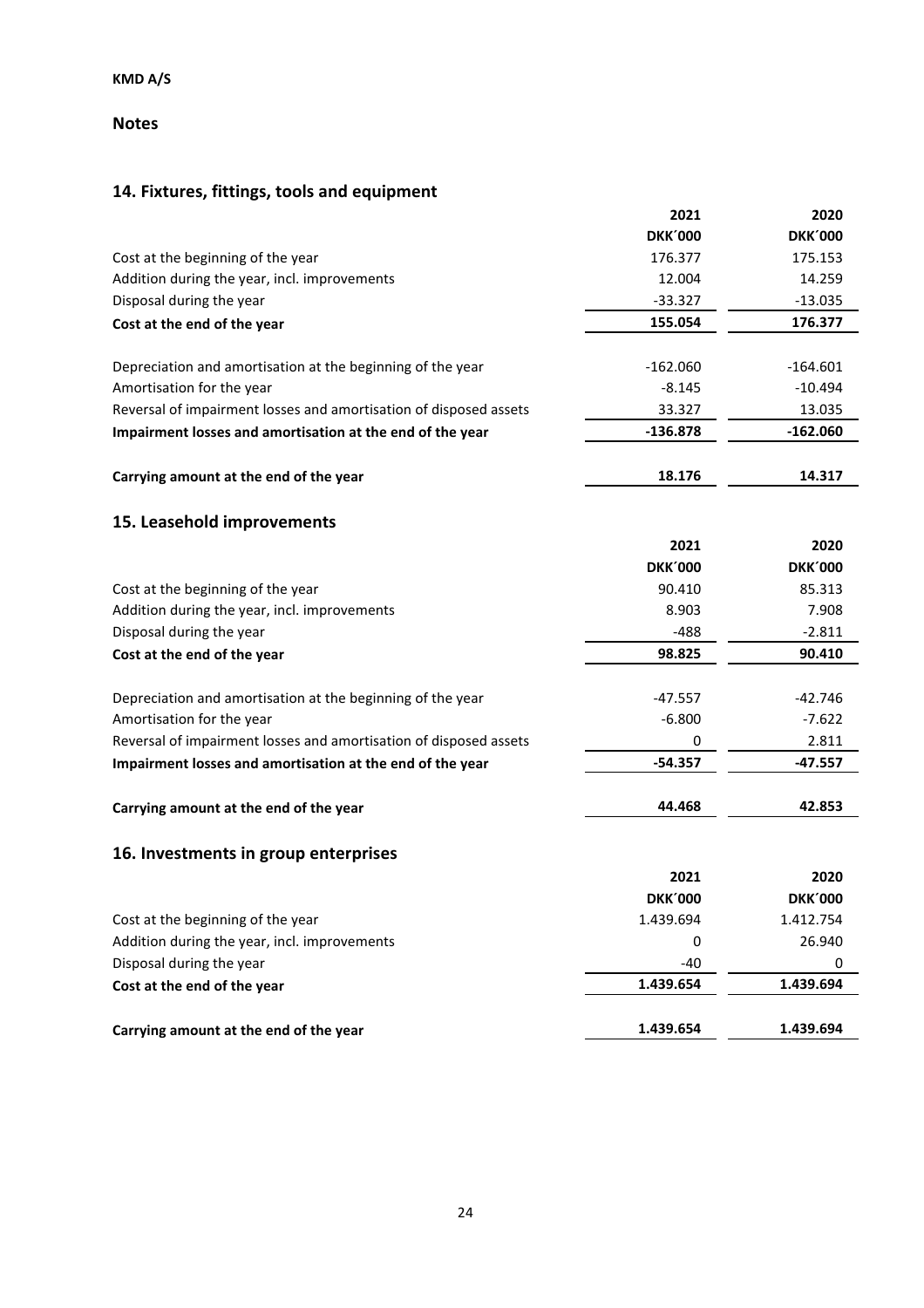### **Notes**

### **17. Disclosure in long-term investments in group enterprises**

DKK´000

#### *Group enterprises - Denmark*

|                   | Share held in            |        |               |                    |
|-------------------|--------------------------|--------|---------------|--------------------|
| <b>Name</b>       | <b>Registered office</b> | %      | <b>Equity</b> | <b>Profit/loss</b> |
|                   | Frederiksberg,           |        |               |                    |
| Edlund A/S        | Denmark                  | 100,00 | 32.893        | $-6.296$           |
| UV Data A/S       | Aalborg, Denmark         | 100,00 | 121.199       | 18.833             |
| KMD Venture A/S   | Ballerup, Denmark        | 100,00 | 2.777         | $-258$             |
| Scan Jour A/S     | Ballerup, Denmark        | 100,00 | 18.127        | 7.650              |
|                   | Copenhagen,              |        |               |                    |
| Charlie Tango A/S | Denmark                  | 100,00 | $-5.007$      | -9.440             |
|                   |                          |        | 169.989       | 10.489             |
|                   |                          |        |               |                    |

*Group enterprises - other countries*

|                        | Share held in            |        |         |               |
|------------------------|--------------------------|--------|---------|---------------|
| <b>Name</b>            | <b>Registered office</b> | %      | Equity  | <b>Profit</b> |
| KMD Poland sp. z.o.o.  | Warsaw, Poland           | 100,00 | 56.427  | 11.538        |
| BangSoft AS            | Oslo, Norway             | 100,00 | 97.959  | 27.012        |
| KMD Australia Pty Ltd. | Brisbane, Australia      | 100,00 | 2.258   | $-206$        |
|                        |                          |        | 156.644 | 38.344        |

Management has prepared an impairment test in respect of the carrying amount of the investments in subsidiaries stated above.

The impairment test is based on the subsidiaries budgeted contribution to EBIT for the coming 5 years and in addition a constant growth in the terminal period after 5 years. The WACC applied is 7,1% and the increase in the growth in the terminal period is 3% for all entities. The applied growth of 3% is in line with the expectations to the Danish long-term GDP Growth.

The recoverable amount is estimated to be above the carrying amount.

Probable changes in the basic preconditions for the main part of the investments will not lead to a situation whereby the carrying amount of the investment in subsidiaries will significantly exceed the recoverable amount calculated in the impairment test.

A minor part equivalent to 12% of the carrying amount of investment is sensitive to simultaneous negative change in the growth rate and applied WACC, but the risk is not considered more than likely and hence it is still expected that the carrying part of the investment will exceed the recoverable amount calculated in the impairment test.

### **18. Deposits**

|                                     | 2021           | 2020           |
|-------------------------------------|----------------|----------------|
|                                     | <b>DKK'000</b> | <b>DKK'000</b> |
| Deposit at the beginnig of the year | 40.162         | 39.639         |
| Additions                           | 0              | 523            |
| <b>Disposals</b>                    | $-1.663$       |                |
|                                     | 38.499         | 40.162         |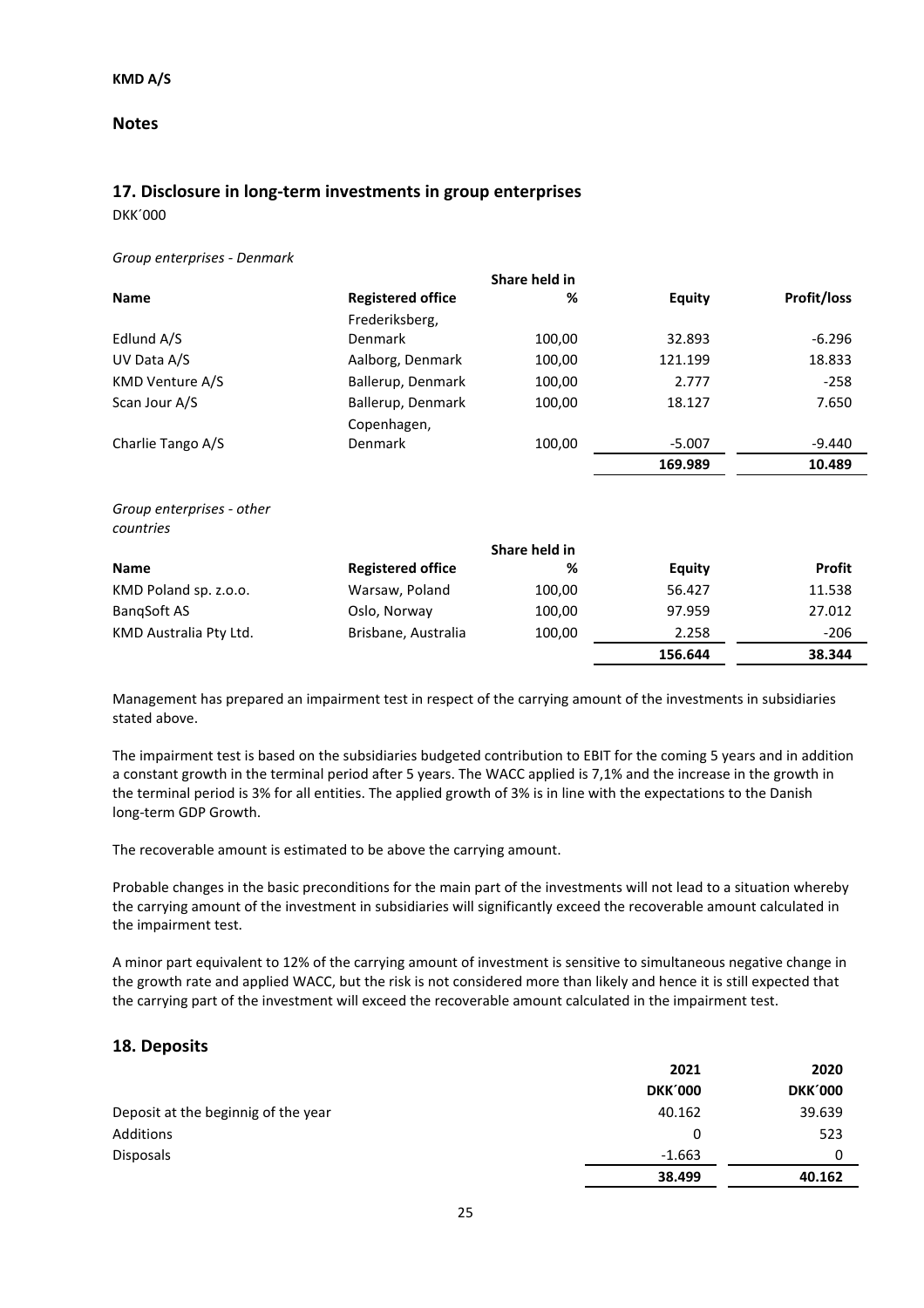**Notes**

### **19. Contract work in progress**

|                                                | 2021           | 2020           |
|------------------------------------------------|----------------|----------------|
|                                                | <b>DKK'000</b> | <b>DKK'000</b> |
| Selling price of work in progress              | 687.232        | 812.850        |
| Payments received on account                   | -437.864       | -540.855       |
| Net value of contract work                     | 249.368        | 271.995        |
| Recognised in the balance sheet as follows:    |                |                |
| Contract work in progress recognised in assets | 350.104        | 354.279        |
| Prepayments received recognised in debt        | $-100.736$     | $-82.284$      |
|                                                | 249.368        | 271.995        |

### **20. Prepaid costs**

Prepaid costs mainly relate to costs relating to third-party service contracts relating to software, maintenance and consulting.

### **21. Provisions for deferred tax**

|                                              | 2021           | 2020           |
|----------------------------------------------|----------------|----------------|
|                                              | <b>DKK'000</b> | <b>DKK'000</b> |
| Intangible assets                            | 119.040        | 171.769        |
| Property, plant and equipment                | $-31.602$      | $-34.493$      |
| Provisions                                   | $-201$         | $-4.451$       |
| Receivables                                  | $-247$         | $-253$         |
| Short term liabilities other than provisions | $-16.605$      | $-42.656$      |
| Tax losses                                   | $-6.198$       | $-16.227$      |
| Balance at the end of the year               | 64.187         | 73.689         |

### **22. Other provisions**

Other provisions relate essentially to expected expenses in conncetion with customer projects and legal cases. There is some uncertainty regarding the size of the actual amounts and the time they fall due.

### **23. Long-term liabilities**

|                               | Due within 1<br>year | Due between<br>$1-5$ year | Due after 5<br>years |
|-------------------------------|----------------------|---------------------------|----------------------|
|                               | <b>DKK'000</b>       | <b>DKK'000</b>            | <b>DKK'000</b>       |
| Lease liabilities             | 17.075               | 4.300                     | 0                    |
| Payables to group enterprises | 5.200                | 18.200                    | 0                    |
| Other payables                | 4.075                | 13.860                    | 140.713              |
|                               | 26.350               | 36.360                    | 140.713              |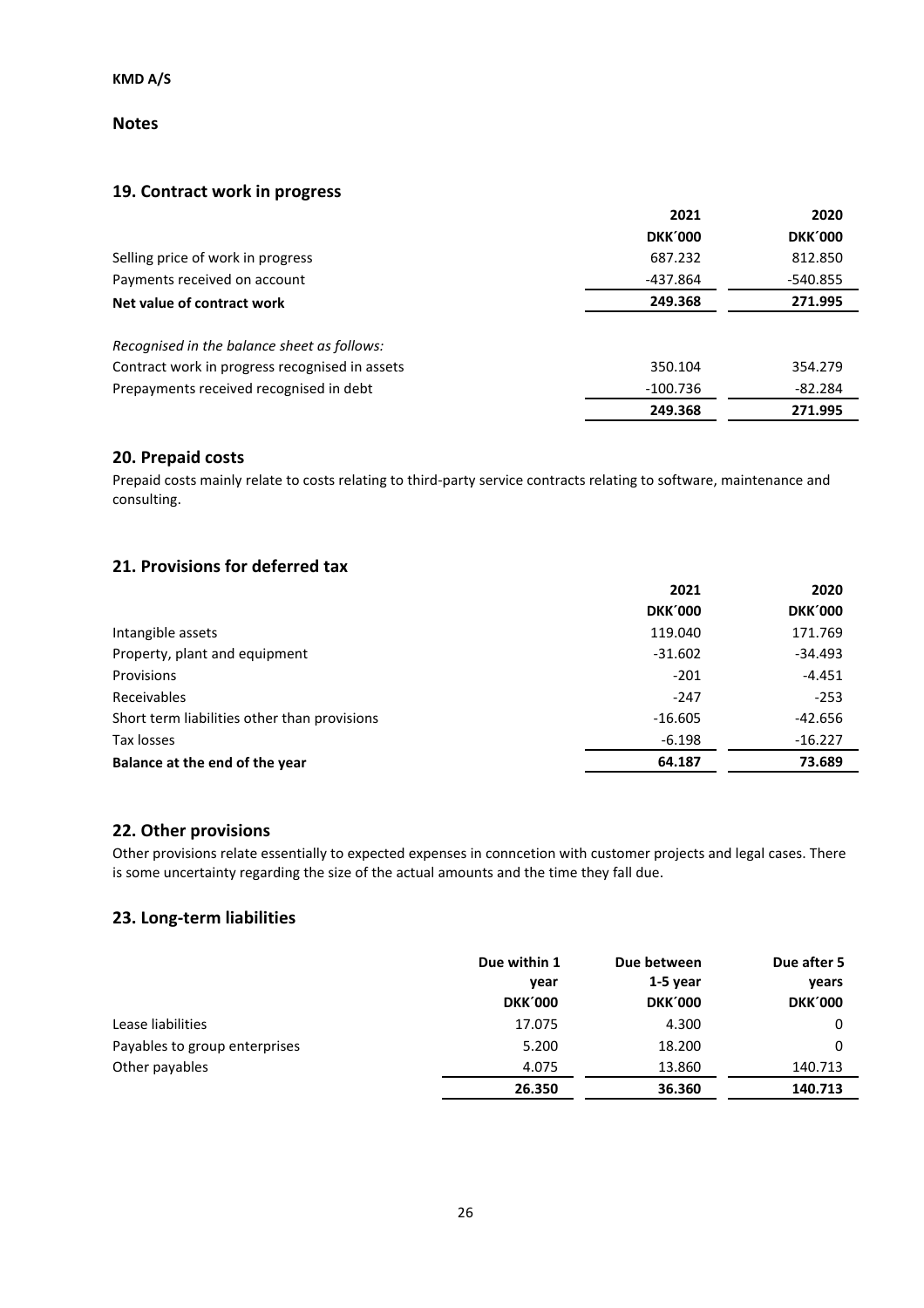**Notes**

### **24. Deferred income**

Deferred income consists of payments received regarding income to be recognised in the subsequent financial years.

### **25. Financial risks**

The Company is fully financed from the Group and has no external loans as of 31 March 2021. Based on this, it is the assessment of the management that the Company will have sufficient financing for the expected business activity for the coming year.

The fluctuations in exchange rates have not had an significant influence on the Company's results. The Company is not exposed to changes in interest rates, and fluctuations in exchange rates, hence these factors has no significant influence on the Company's cash flows. The Company's receivables are from large well known customers, hence management believes that the credit risk is under control.

### **26. Significant events occurring after end of reporting period**

There have been no significant events after the reporting period with a material impact on the Company's financial position as of 31 March 2021.

### **27. Significant assessments and accounting estimates**

#### **Accounting estimates**

Application of the percentage of completion method

Management makes significant accounting assessments in connection with revenue recognition. If a project is customized to a high degree, revenue relating to projects in progress is recognized under the percentage of completion method, corresponding to the selling price of the work carried out based on the stage of completion. If a project does not qualify for recognition under the percentage of completion method, revenue is not recognized until risk is transferred to the purchaser. Delays, etc. can cause significant fluctuations in the timing of the Group's recognition of revenue and thus earnings relative to expectations.

#### **Estimation uncertainties**

Calculation of the carrying amount of certain assets and liabilities requires assessments, estimates and assumptions concerning future events. The estimates made are based on historical experiences and other factors that Management considers appropriate in the circumstances, but that by their very nature are uncertain and unpredictable. The assumptions may be incomplete or inaccurate, and unexpected events or circumstances may arise. Moreover, the enterprise is subject to risks and uncertainties that may result in actual results differing from these estimates. It may be necessary to change estimates made previously because of changes in the circumstances that formed the basis of the previous estimates or based on new knowledge or subsequent events.

#### **Impairment of assets**

#### Goodwill

In performing the annual impairment test, if required, an estimate is made as to whether the individual parts of the enterprise (cash-generating units) to which goodwill relates will be able to generate sufficient positive net cash flows in the future to support the value of goodwill and other necessary investments. The estimate of future net cash flows is based on budgets and business plans for the coming year and projections for subsequent years. Key parameters are revenue development, profit margin, investments in net working capital and growth expectations for the years ahead. Budgets and business plans for the coming year are based on concrete future business measures, with risks in the key parameters being assessed and recognized in the future expected cash flows. Projections beyond this first year are based on general expectations and risks. The discount rates used to calculate the recoverable value are before tax and reflect the risk-free interest plus specific risks in the individual business areas.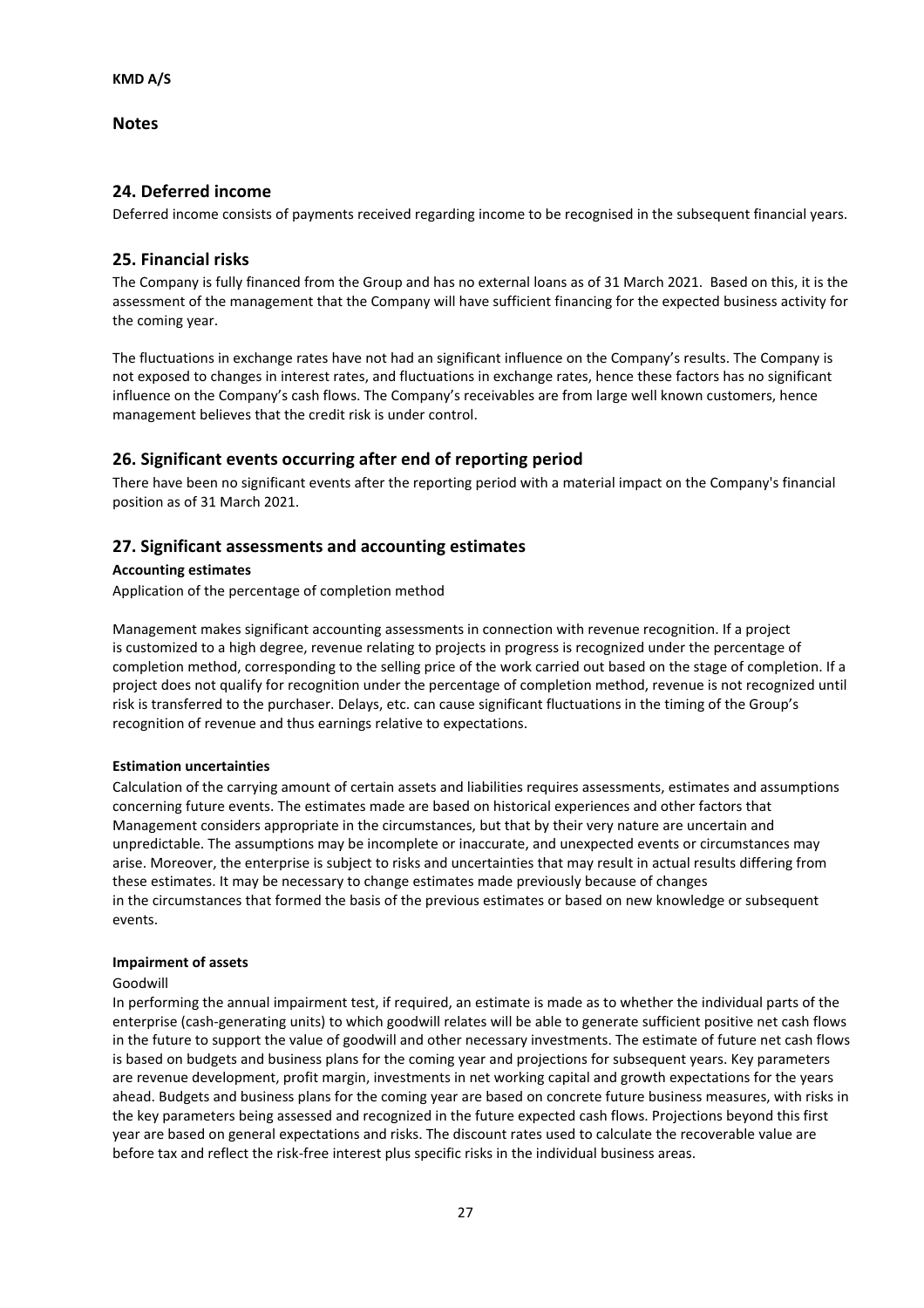### **Notes**

#### Development projects

Completed development projects are reviewed annually for indications of impairment. Where indications of impairment are identified, an impairment test is carried out for the individual development projects. In the case of development projects in progress, an impairment test is carried out each year. The impairment test is based on various factors, including future use of the projects, the present value of expected future earnings, plus interest rate and other risks. For KMD, the measurement of development projects in progress could be significantly impacted by material changes in estimates and assumptions underlying the calculated values, including developments in technologies and interest rates.

#### Investment in group enterprises

Management has prepared an impairment test in respect of the carrying amount of the investments in subsidiaries. Refer to note 17 for further details and conclusion.

### **28. Contingent liabilities**

The Company is involved in normal commercial disputes. Although the final outcome of these matters cannot be predicted, Management does not consider that they will have a material impact on the Company's results or financial position.

KMD A/S is jointly taxed with the other Danish companies in the KMD Holding Group. The joint taxation also covers withholding tax in the form of tax on dividends, royalties and interest. The Danish companies are jointly and severally liable for the joint taxation. Any subsequent corrections to the taxable income subject to joint taxation or withholding taxes may lead to a higher liability.

KMD has entered into an agreement with KL (Local Government Denmark) concerning regulation of price development and service level for certain IT systems critical in relation to local governments' administration of legislation in the welfare area.

### **29. Lease obligations**

|                                          | 31 March 2021 | 31 March 2020 |
|------------------------------------------|---------------|---------------|
| Rental commitments due within 1 year     | 74.405        | 79.815        |
| Rental commitments due from 1 to 5 years | 221.376       | 267.816       |
| Rental commitments due after 5 years     | 357.126       | 397.552       |
| Total                                    | 652.907       | 745.183       |

Rental commitments relate primarily to properties where contracts have been entered into that are non-cancelable. The longest running contracts terminates in March 2035.

| <b>DKK'000</b> |
|----------------|
|----------------|

DKK'000

|                                         | 31 March 2021 | 31 March 2020 |
|-----------------------------------------|---------------|---------------|
| Other commitments due within 1 year     | 28.153        | 48.196        |
| Other commitments due from 1 to 5 years | 63.293        | 50.432        |
| Other commitments due after 5 years     | 71.874        | $\Omega$      |
| Total                                   | 163.320       | 98.628        |

Lease commitments mainly comprise lease commitments concerning third-party software/maintenance subscriptions.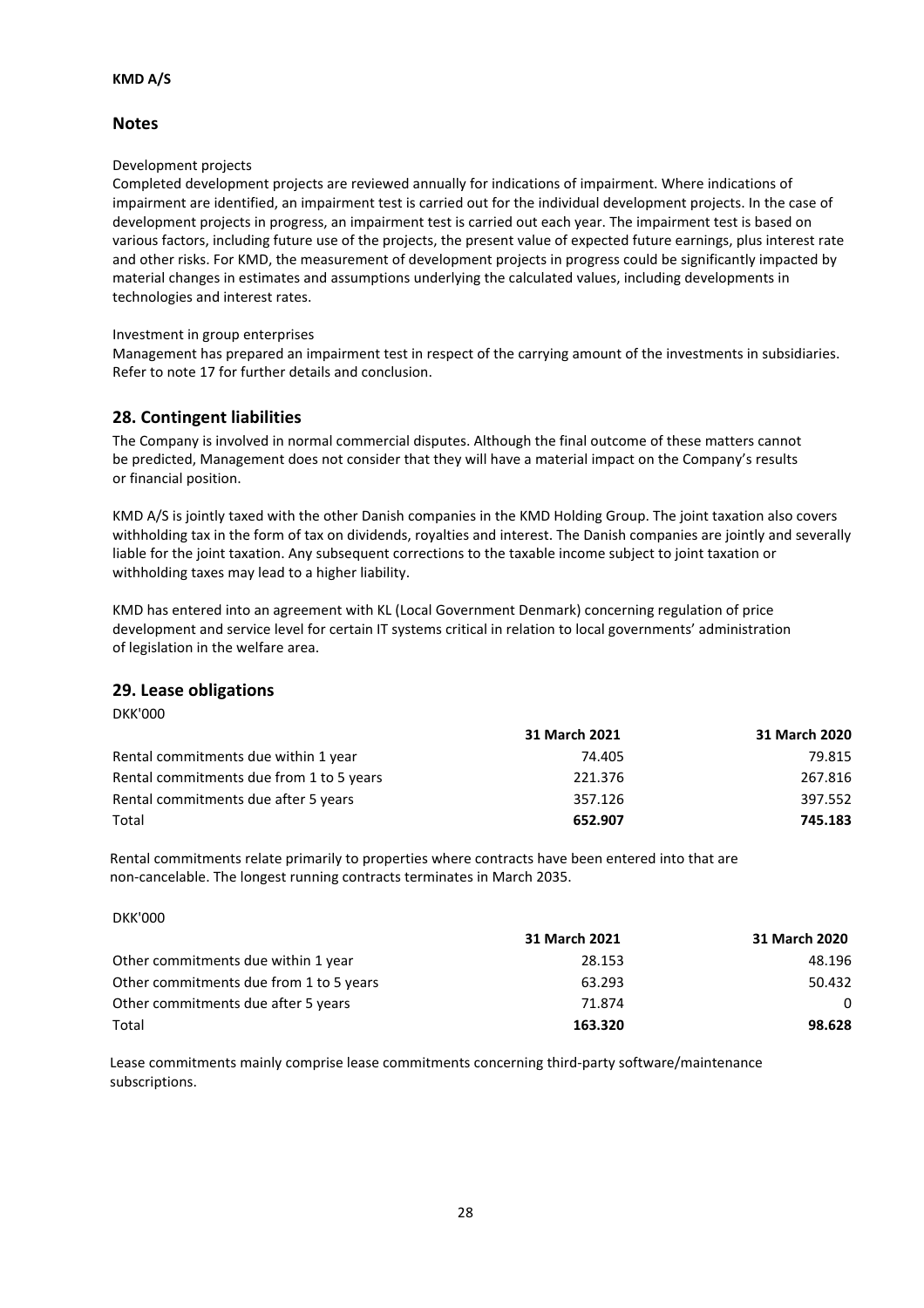### **Notes**

# **30. Related parties**

| The company's related parties     | <b>Domicile</b>     | Relationship                             | Owner<br>ship |
|-----------------------------------|---------------------|------------------------------------------|---------------|
| <b>NEC Corporation</b>            | Tokyo, Japan        | Shareholder in Soleil ApS                | 85%           |
| Fund Corporation for the          |                     |                                          |               |
| Overseas                          |                     |                                          |               |
| Development of Japan's ICT and    |                     |                                          |               |
| <b>Postal Services</b>            | Tokyo, Japan        | Shareholder in Soleil ApS                | 15%           |
| Soleil ApS                        | Ballerup, Denmark   | Shareholder in KMD Holding ApS           | 100%          |
| <b>KMD Holding ApS</b>            | Ballerup, Denmark   | Shareholder in AI Keyemde 2 ApS          | 100%          |
| AI Keyemde 2 ApS                  | Ballerup, Denmark   | Shareholder in AI Keyemde 3 ApS          | 100%          |
| Al Keyemde 3 ApS                  | Ballerup, Denmark   | Shareholder in KMD Holdco 4 A/S          | 100%          |
| KMD Holdco 4 A/S                  | Ballerup, Denmark   | Shareholder in KMD A/S                   | 100%          |
|                                   | Copenhagen,         |                                          |               |
| Edlund A/S                        | Denmark             | Shareholder in KMD Holding ApS           | 100%          |
| UVdata A/S                        | Aalborg, Denmark    | Subsidiary of KMD A/S                    | 100%          |
|                                   | Copenhagen,         |                                          |               |
| Charlie Tango A/S                 | Denmark             | Subsidiary of KMD A/S                    | 100%          |
|                                   | Copenhagen,         |                                          |               |
| KMD Venture A/S                   | Denmark             | Subsidiary of KMD A/S                    | 100%          |
|                                   | Copenhagen,         |                                          |               |
| Scan Jour A/S                     | <b>Denmark</b>      | Subsidiary of KMD A/S                    | 100%          |
| KMD Poland sp. z.o.o.             | Warzsawa, Poland    | Subsidiary of KMD A/S                    | 100%          |
| KMD Australia Pty. Ltd.           | Brisbane, Australia | Subsidiary of KMD A/S                    | 100%          |
| <b>Bangsoft AS</b>                | Oslo, Norway        | Subsidiary of KMD A/S                    | 100%          |
| Bangsoft OY                       | Esbo, Findland      | Subsidiary of Bangsoft AS                | 100%          |
| Bangsoft sp. z o.o.               | Warzsawa, Poland    | Subsidiary of Bangsoft AS                | 100%          |
| Bangsoft Sweden Filial            | Stockholm, Sweden   | <b>Branch of Bangsoft AS</b>             | 100%          |
|                                   | Copenhagen,         |                                          |               |
| <b>Bansoft Denmark A/S</b>        | Denmark             | Subsidiary of Bangsoft AS                | 100%          |
| <b>Bangsoft Credit Management</b> |                     |                                          |               |
| AS                                | Stockholm, Sweden   | <b>Subsidiary of Bangsoft AS</b>         | 100%          |
|                                   |                     | Subsidiary of Banqsoft Credit Management |               |
| Concent Poland sp. z o.o.         | Warzsawa, Poland    | AS                                       | 100%          |
|                                   |                     | Subsidiary of Banqsoft Credit Management |               |
| InkassoNET Sverige AB             | Stockholm, Sweden   | AS                                       | 100%          |

# **The company's related parties COMPA Relationship COMPA COMPA COMPA COMPA COMPA COMPA COMPA COMPA COMPA COMPA COMPA COMPA COMPA COMPA COMPA COMPA COMPA COMPA COMPA COMPA COMPA**